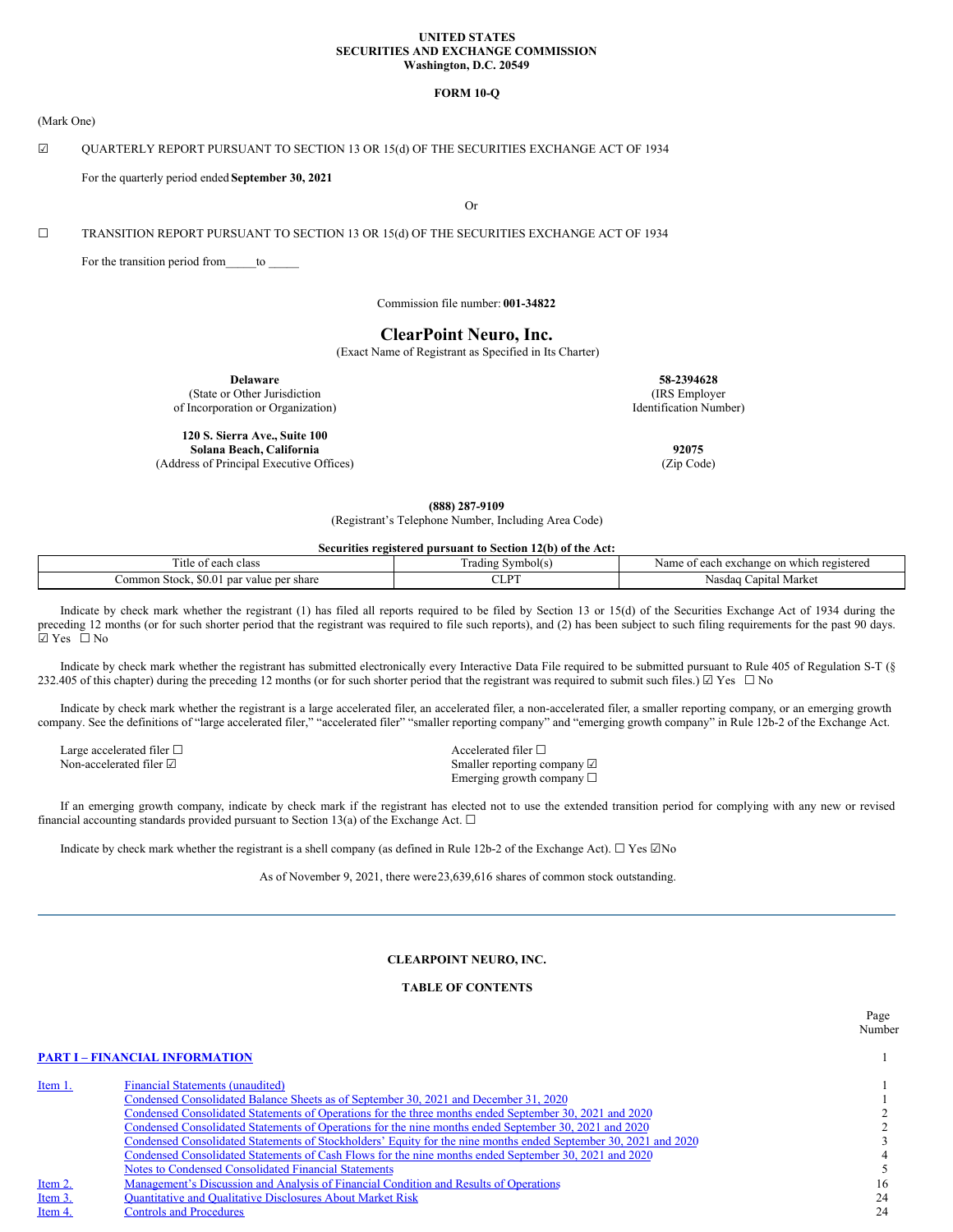## **PART II – OTHER [INFORMATION](#page-0-0)** 25

| Item 1.  | <b>Legal Proceedings</b>                                    | 25 |
|----------|-------------------------------------------------------------|----|
| Item 1A. | <b>Risk Factors</b>                                         | 25 |
| Item 2.  | Unregistered Sales of Equity Securities and Use of Proceeds | 25 |
| Item 3.  | <b>Defaults Upon Senior Securities</b>                      | 25 |
| Item 4.  | <b>Mine Safety Disclosures</b>                              | 25 |
| Item 5.  | <b>Other Information</b>                                    | 25 |
| Item 6.  | Exhibits                                                    | 26 |

# **[SIGNATURES](#page-0-0)** 27

# **Trademarks, Trade Names and Service Marks**

ClearPoint Neuro®, ClearPoint®, ClearTrace®, SmartFlow®, SmartFrame®, SmartGrid®, Inflexion™, SmartTwist™, SmartTup™, ClearPoint Pursuit®, ClearPoint Maestro™, ClearPoint Revolution<sup>™</sup>, When Your Path is Unclear, We Point The Way<sup>™</sup>, and MRI Interventions<sup>®</sup> are all trademarks of ClearPoint Neuro, Inc. Any other trademarks, trade names or service marks referred to in this Quarterly Report on Form 10-Q (this "Quarterly Report") are the property of their respective owners.

### **SPECIAL NOTE REGARDING FORWARD-LOOKING STATEMENTS**

This Quarterly Report contains "forward-looking statements" as defined under the United States federal securities laws. The forward-looking statements are contained principally in the section of this Quarterly Report entitled "Management's Discussion and Analysis of Financial Condition and Results of Operations." These statements involve known and unknown risks, uncertainties and other factors that may cause our actual results, performance or achievements to be materially different from any future results, performance or achievements, expressed or implied by the forward-looking statements. Forward-looking statements include, but are not limited to, statements about:

- the effects of the COVID-19 pandemic and measures taken or that may be taken by federal, state and local governmental authorities to combat the spread of the disease;
- future revenue from sales of ClearPoint system products and services; and
- our ability to market, commercialize and achieve broader market acceptance for our ClearPoint system products.

In some cases, you can identify forward-looking statements by terms such as "anticipates," "believes," "could," "estimates," "expects," "intends," "may," "plans," "potential," "predicts," "projects," "should," "will," "would," and similar expressions intended to identify forward-looking statements, although not all forward-looking statements contain these words. Although we believe that we have a reasonable basis for each forward-looking statement contained in this Quarterly Report, we caution you that these statements are based on a combination of facts and factors currently known by us and our projections of the future, about which we cannot be certain.

You should refer to the section titled "Risk Factors" of our Annual Report on Form 10-K for the fiscal year ended December 31, 2020, which we filed with the United States Securities and Exchange Commission ("SEC") on March 22, 2021 (the "2020 Form 10-K") and in this Quarterly Report, for a discussion of important factors that may cause our actual results to differ materially from those expressed or implied by the forward-looking statements contained in this Quarterly Report. As a result of these factors, we cannot assure you that the forward-looking statements in this Quarterly Report will prove to be accurate. Furthermore, if our forward-looking statements prove to be inaccurate, the inaccuracy may be material. In light of the significant uncertainties in these forward-looking statements, you should not regard these statements as a representation or warranty by us or any other person that we will achieve our objectives and plans in any specified time frame, or at all. We do not undertake to update any of the forward-looking statements after the date of this Quarterly Report, except to the extent required by applicable securities laws.

# **PART I – FINANCIAL INFORMATION**

# **ITEM 1. FINANCIAL STATEMENTS**

# **CLEARPOINT NEURO, INC. Condensed Consolidated Balance Sheets (Dollars in thousands, except for per share data)**

|                                             | September 30,<br>2021<br>(Unaudited) |             | December 31,<br>2020 |
|---------------------------------------------|--------------------------------------|-------------|----------------------|
| <b>ASSETS</b>                               |                                      |             |                      |
| Current assets:                             |                                      |             |                      |
| Cash and cash equivalents                   | \$<br>57,651                         | \$          | 20,099               |
| Accounts receivable, net                    | 2,559                                |             | 1,881                |
| Inventory, net                              | 3,943                                |             | 3,238                |
| Prepaid expenses and other current assets   | 842                                  |             | 244                  |
| Total current assets                        | 64,995                               |             | 25,462               |
| Property and equipment, net                 | 450                                  |             | 319                  |
| Operating lease rights of use               | 2,365                                |             | 2,736                |
| Software license inventory                  | 519                                  |             | 589                  |
| Licensing rights                            | 287                                  |             | 353                  |
| Other assets                                | 86                                   |             | 59                   |
| Total assets                                | 68,702                               |             | 29,518               |
|                                             |                                      |             |                      |
| <b>LIABILITIES AND STOCKHOLDERS' EQUITY</b> |                                      |             |                      |
| Current liabilities:                        |                                      |             |                      |
| Accounts payable                            | \$.<br>777                           | $\mathbf S$ | 300                  |
| Accrued compensation                        | 1,804                                |             | 1,595                |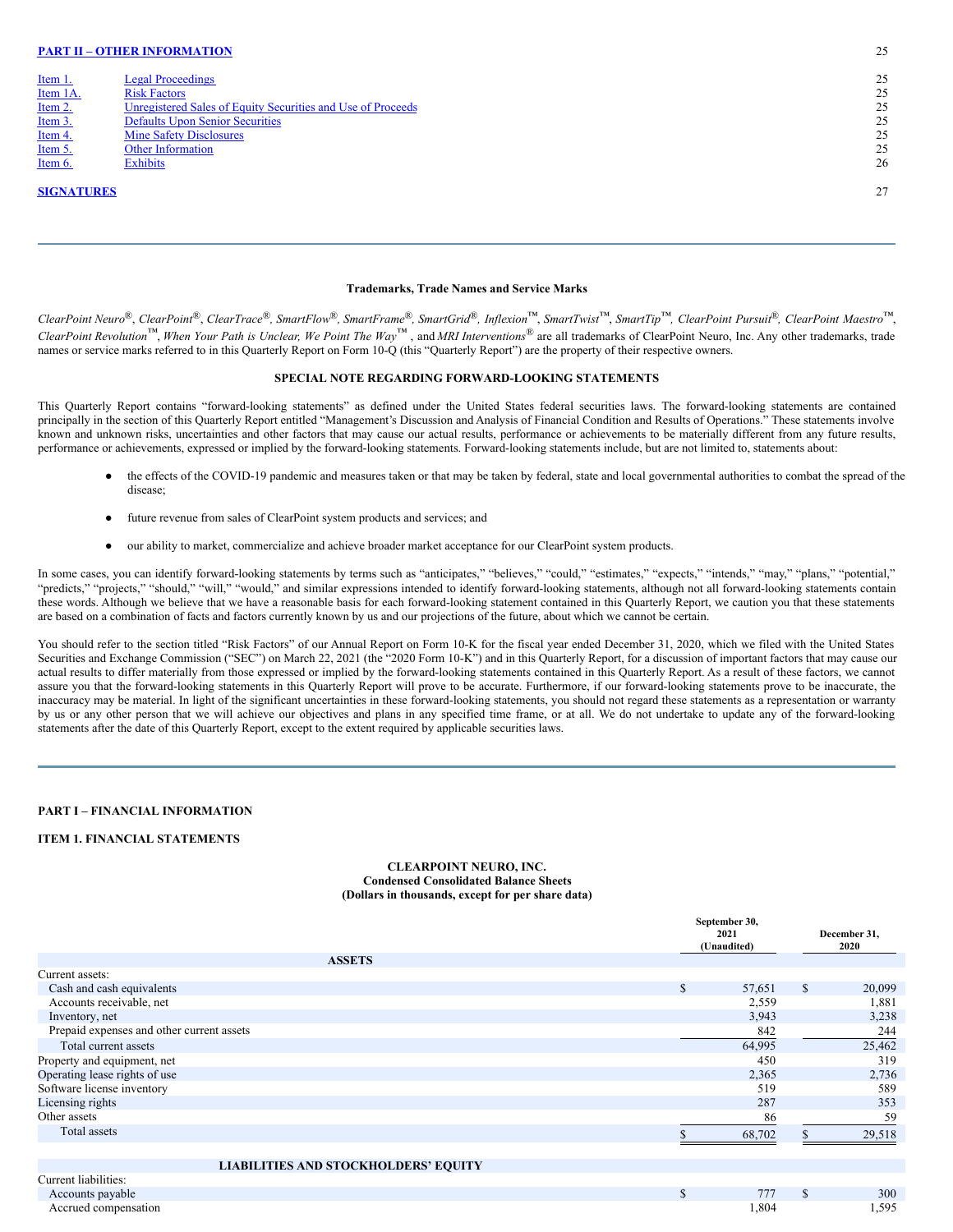| Other accrued liabilities                                                                                                | 1,081      | 349        |
|--------------------------------------------------------------------------------------------------------------------------|------------|------------|
| Operating lease liabilities, current portion                                                                             | 486        | 394        |
| Deferred product and service revenue                                                                                     | 440        | 562        |
| Total current liabilities                                                                                                | 4,588      | 3,200      |
| Operating lease liabilities, net of current portion                                                                      | 2,071      | 2,446      |
| Deferred product and service revenue, net of current portion                                                             | 310        | 215        |
| 2020 senior secured convertible notes payable, net                                                                       | 17,613     | 21,280     |
| <b>Total liabilities</b>                                                                                                 | 24,582     | 27,141     |
| Commitments and contingencies                                                                                            |            |            |
| Stockholders' equity:                                                                                                    |            |            |
| Preferred stock, \$0.01 par value; 25,000,000 shares authorized; none issued and outstanding at September 30, 2021 and   |            |            |
| December 31, 2020                                                                                                        |            |            |
| Common stock, \$0.01 par value; 200,000,000 shares authorized; 22,855,187 shares issued and outstanding at September 30, |            |            |
| 2021; and 17,047,584 issued and outstanding at December 31, 2020                                                         | 229        | 170        |
| Additional paid-in capital                                                                                               | 173,674    | 121,729    |
| Accumulated deficit                                                                                                      | (129, 783) | (119, 522) |
| Total stockholders' equity                                                                                               | 44,120     | 2,377      |
| Total liabilities and stockholders' equity                                                                               | 68,702     | 29,518     |
|                                                                                                                          |            |            |

See accompanying notes to Condensed Consolidated Financial Statements.

# 1

### **CLEARPOINT NEURO, INC. Condensed Consolidated Statements of Operations (Unaudited) (Dollars in thousands, except for per share data)**

|                                                               |            | <b>For The Three Months Ended</b><br>September 30, |
|---------------------------------------------------------------|------------|----------------------------------------------------|
|                                                               | 2021       | 2020                                               |
| Revenue:                                                      |            |                                                    |
| Product revenue                                               | S          | \$<br>2,371<br>3,338                               |
| Service and other revenue                                     |            | 1,236<br>1,148                                     |
| Total revenue                                                 |            | 3,519<br>4,574                                     |
| Cost of revenue                                               |            | 1,486<br>903                                       |
| Gross profit                                                  |            | 3,088<br>2,616                                     |
| Research and development costs                                |            | 1,143<br>2,630                                     |
| Sales and marketing expenses                                  |            | 1,493<br>1,826                                     |
| General and administrative expenses                           |            | 2,436<br>1,252                                     |
| Operating loss                                                |            | (3,804)<br>(1,272)                                 |
| Other expense:                                                |            |                                                    |
| Other income (expense), net                                   |            | 62<br>(11)                                         |
| Interest expense, net                                         |            | (238)<br>(201)                                     |
| Net loss                                                      |            | (3,980)<br>(1, 484)                                |
| Net loss per share attributable to common stockholders:       |            |                                                    |
| Basic and diluted                                             |            | (0.09)<br>(0.18)                                   |
| Weighted average shares used in computing net loss per share: |            |                                                    |
| Basic and diluted                                             | 22,522,460 | 15,724,401                                         |

|                                                               |             | <b>For The Nine Months Ended</b><br>September 30, |
|---------------------------------------------------------------|-------------|---------------------------------------------------|
|                                                               | 2021        | 2020                                              |
| Revenues:                                                     |             |                                                   |
| Product revenues                                              | \$<br>8,863 | S<br>6,186                                        |
| Service and other revenues                                    | 3,154       | 2,927                                             |
| Total revenues                                                | 12,017      | 9,113                                             |
| Cost of revenues                                              | 4,015       | 2,636                                             |
| Gross profit                                                  | 8,002       | 6,477                                             |
| Research and development costs                                | 6,251       | 2,774                                             |
| Sales and marketing expenses                                  | 5,081       | 3,916                                             |
| General and administrative expenses                           | 6,062       | 3,742                                             |
| Operating loss                                                | (9,392)     | (3,955)                                           |
| Other income (expense):                                       |             |                                                   |
| Other (expense), net                                          | (60)        | (5)                                               |
| Interest expense, net                                         | (809)       | (1,240)                                           |
| Net loss                                                      | (10,261)    | (5,200)                                           |
| Net loss per share attributable to common stockholders:       |             |                                                   |
| Basic and diluted                                             | (0.50)      | (0.33)<br>Х                                       |
| Weighted average shares used in computing net loss per share: |             |                                                   |
| Basic and diluted                                             | 20,545,080  | 15,556,231                                        |

See accompanying notes to Condensed Consolidated Financial Statements.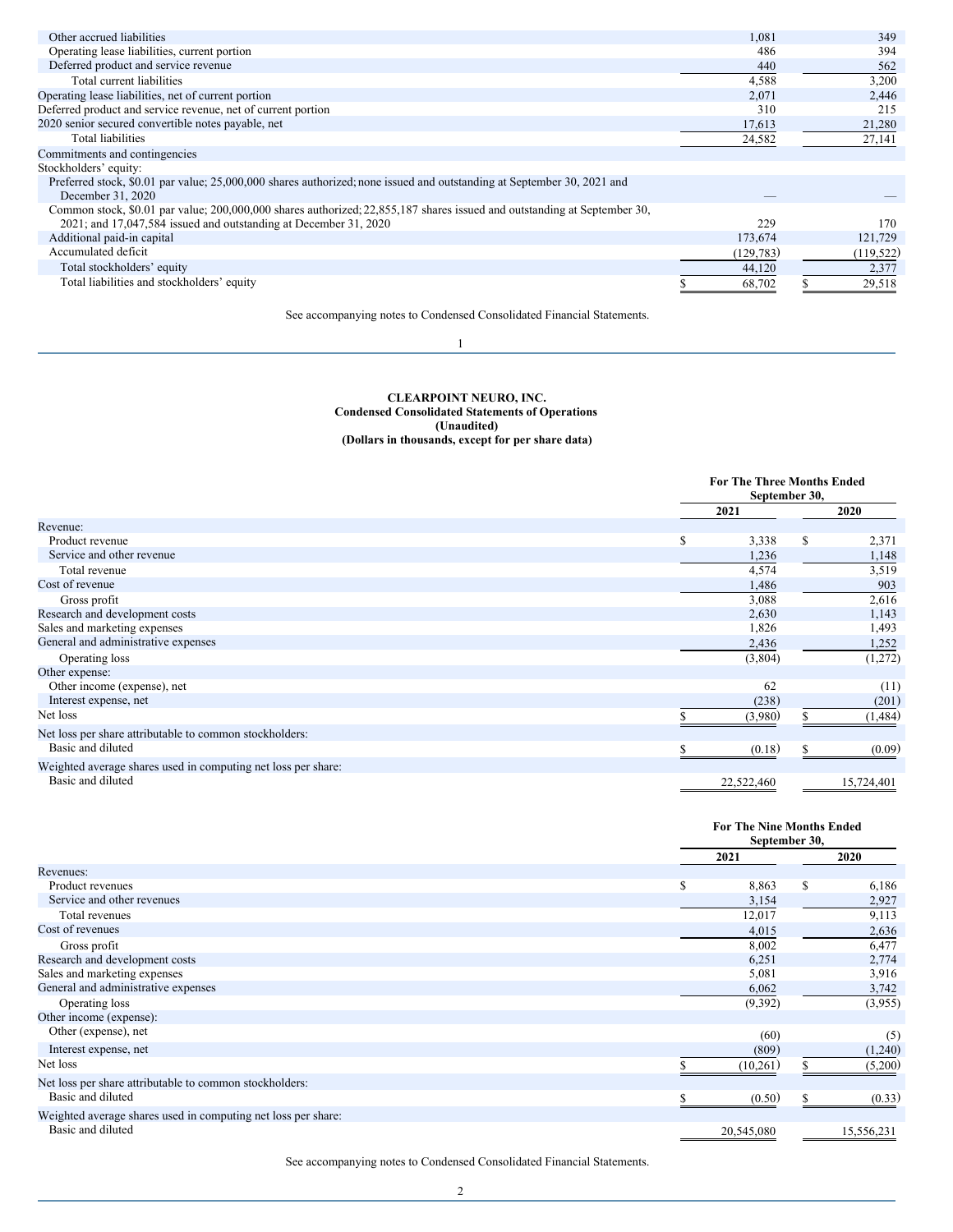### **CLEARPOINT NEURO, INC. Condensed Consolidated Statements of Stockholders' Equity (Unaudited) (Dollars in thousands)**

### **For The Nine Months Ended September 30, 2021**

|                                                    |                     |              |        |     | <b>Additional</b> |              |             |    |          |
|----------------------------------------------------|---------------------|--------------|--------|-----|-------------------|--------------|-------------|----|----------|
|                                                    | <b>Common Stock</b> |              |        |     | Paid-in           |              | Accumulated |    |          |
|                                                    | <b>Shares</b>       |              | Amount |     | Capital           |              | Deficit     |    | Total    |
| Balance, January 1, 2021                           | 17,047,584          | $\mathbf{s}$ | 170    | \$. | 121,729           | $\mathbb{S}$ | (119, 522)  | \$ | 2,377    |
| Adoption of ASU 2020-06                            |                     |              |        |     | (3,107)           |              |             |    | (3,107)  |
| Issuances of common stock:                         |                     |              |        |     |                   |              |             |    |          |
| Public offering of common stock                    | 2,127,660           |              | 21     |     | 46,764            |              |             |    | 46,785   |
| Share-based compensation                           | 20,709              |              |        |     | 319               |              |             |    | 320      |
| Warrant and option exercises (cash and cashless)   | 1,482,327           |              | 15     |     | 130               |              |             |    | 145      |
| Net loss for the period                            |                     |              |        |     |                   |              | (2,538)     |    | (2, 538) |
| Balance, March 31, 2021                            | 20,678,280          | S.           | 207    | S   | 165,835           | \$           | (122,060)   | S. | 43,982   |
| Conversion of 2020 senior secured convertible note | 1,256,143           |              | 13     |     | 7,118             |              |             |    | 7,131    |
| Issuances of common stock:                         |                     |              |        |     |                   |              |             |    |          |
| Share-based compensation                           | 26,435              |              |        |     | 247               |              |             |    | 247      |
| Warrant and option exercises (cash and cashless)   | 361,486             |              | 3      |     | 346               |              |             |    | 349      |
| Net loss for the period                            |                     |              |        |     |                   |              | (3,743)     |    | (3,743)  |
| Balance, June 30, 2021                             | 22,322,344          | \$           | 223    | \$  | 173,546           | \$           | (125, 803)  | S  | 47,966   |
| Issuances of common stock:                         |                     |              |        |     |                   |              |             |    |          |
| Share-based compensation                           | 126,805             |              |        |     | 585               |              |             |    | 586      |
| Warrant and option exercises (cash and cashless)   | 435,802             |              | $\sim$ |     | 85                |              |             |    | 90       |
| Payments for taxes related to net share            |                     |              |        |     |                   |              |             |    |          |
| settlement of equity awards                        | (29,764)            |              |        |     | (542)             |              |             |    | (542)    |
| Net loss for the period                            |                     |              |        |     |                   |              | (3,980)     |    | (3,980)  |
| Balance, September 30, 2021                        | 22,855,187          |              | 229    |     | 173,674           |              | (129, 783)  |    | 44,120   |

# **For The Nine Months Ended September 30, 2020**

|                              |                     |              | <b>Additional</b> |             |   |          |
|------------------------------|---------------------|--------------|-------------------|-------------|---|----------|
|                              | <b>Common Stock</b> |              | Paid-in           | Accumulated |   |          |
|                              | <b>Shares</b>       | Amount       | Capital           | Deficit     |   | Total    |
| Balance, January 1, 2020     | 15,235,308          | 152          | 117,174 \$        | (112,740)   | S | 4,586    |
| Issuances of common stock:   |                     |              |                   |             |   |          |
| Share-based compensation     | 9,696               |              | 228               |             |   | 228      |
| Warrant exercises (cashless) | 262,145             |              | (3)               |             |   |          |
| Net loss for the period      |                     |              |                   | (2,055)     |   | (2,055)  |
| Balance, March 31, 2020      | 15,507,149          | 155          | 117,399 \$        | (114,795)   | S | 2,759    |
| Issuances of common stock:   |                     |              |                   |             |   |          |
| Share-based compensation     | 5,538               |              | 241               |             |   | 241      |
| Net loss for the period      |                     |              |                   | (1,661)     |   | (1,661)  |
| Balance, June 30, 2020       | 15,512,687          | 155          | 117,640 \$        | (116, 456)  |   | 1,339    |
| Issuances of common stock:   |                     |              |                   |             |   |          |
| Share-based compensation     | 248,637             | $\mathbf{a}$ | 291               |             |   | 294      |
| Warrant exercises (cashless) | 120,080             |              | (1)               |             |   |          |
| Net loss for the period      |                     |              |                   | (1,484)     |   | (1, 484) |
| Balance, September 30, 2020  | 15,881,404          | 159          | 117,930           | (117,940)   |   | 149      |

See accompanying notes to Condensed Consolidated Financial Statements.

#### 3

# **CLEARPOINT NEURO, INC. Condensed Consolidated Statements of Cash Flows (Unaudited) (Dollars in thousands)**

|                                                                                | <b>For The Nine Months Ended</b><br>September 30, |    |         |
|--------------------------------------------------------------------------------|---------------------------------------------------|----|---------|
|                                                                                | 2021                                              |    | 2020    |
| Cash flows from operating activities:                                          |                                                   |    |         |
| Net loss                                                                       | \$<br>(10,261)                                    | \$ | (5,200) |
| Adjustments to reconcile net loss to net cash flows from operating activities: |                                                   |    |         |
| Allowance for doubtful accounts                                                | 170                                               |    | 13      |
| Depreciation and amortization                                                  | 113                                               |    | 170     |
| Share-based compensation                                                       | 1,153                                             |    | 762     |
| Payment-in-kind interest                                                       | 285                                               |    |         |
| Amortization of debt issuance costs and original issue discounts               | 73                                                |    | 856     |
| Amortization of lease rights of use, net of accretion in lease liabilities     | 400                                               |    | 75      |
| Increase (decrease) in cash resulting from changes in:                         |                                                   |    |         |
| Accounts receivable                                                            | (848)                                             |    | (373)   |
| Inventory, net                                                                 | (682)                                             |    | (323)   |
| Prepaid expenses and other current assets                                      | (599)                                             |    | (136)   |
| Other assets                                                                   | (28)                                              |    | 59      |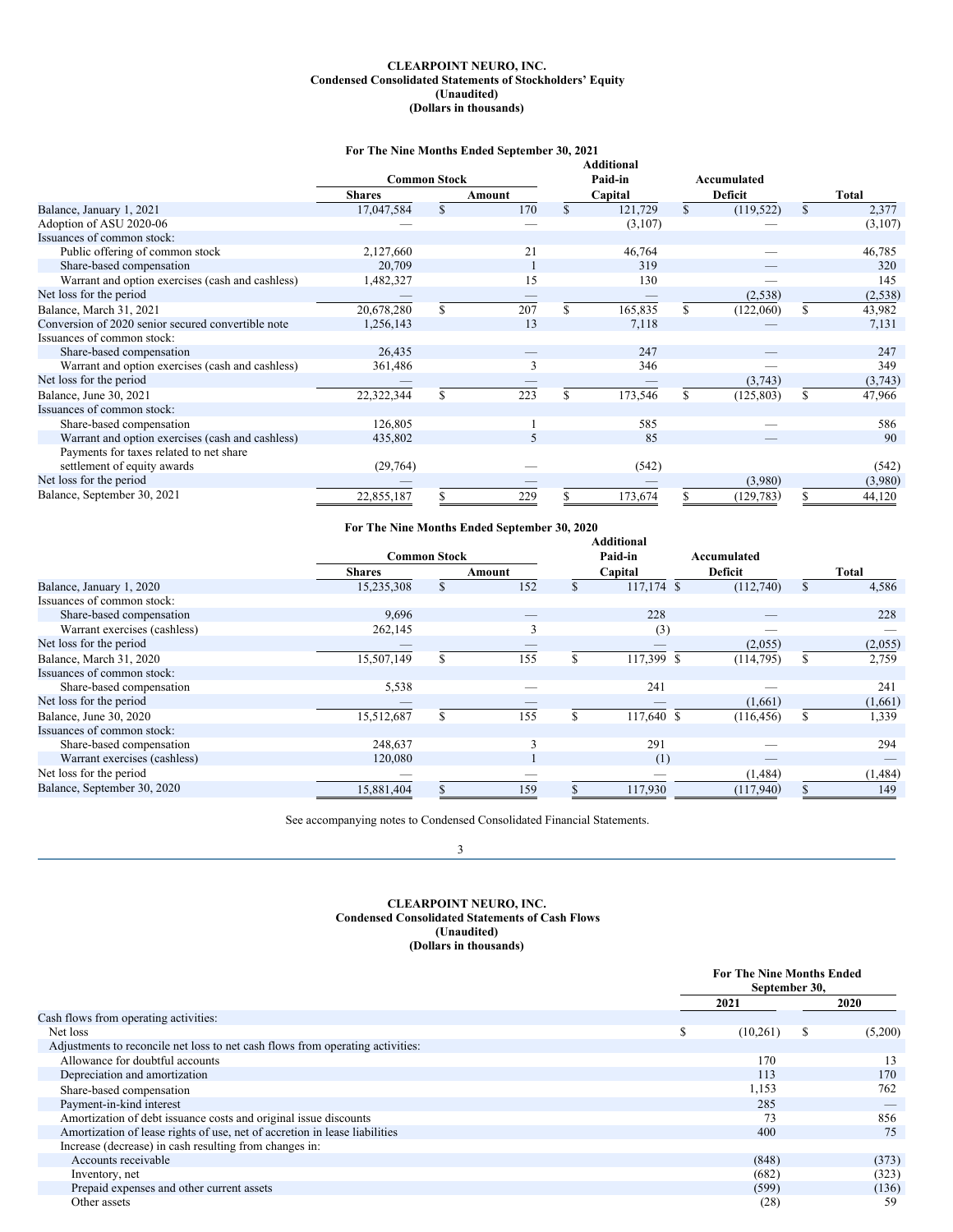| Accounts payable and accrued expenses                                                                | 1,418    | 60       |
|------------------------------------------------------------------------------------------------------|----------|----------|
| Accrued interest                                                                                     |          | (960)    |
| Lease liabilities                                                                                    | (312)    | (71)     |
| Deferred revenue                                                                                     | (27)     | (338)    |
| Net cash flows from operating activities                                                             | (9, 145) | (5, 406) |
| Cash flows from investing activities:                                                                |          |          |
| Purchases of property and equipment                                                                  | (130)    |          |
| Acquisition of licensing rights                                                                      |          | (441)    |
| Net cash flows from investing activities                                                             | (130)    | (441)    |
| Cash flows from financing activities:                                                                |          |          |
| Proceeds from issuance of 2020 senior secured convertible notes, net of financing costs and discount |          | 16,758   |
| Proceeds from issuance of Paycheck Protection Program Ioan                                           |          | 896      |
| Proceeds from public offering of common stock, net of offering costs                                 | 46,785   |          |
| Proceeds from stock option and warrant exercises                                                     | 584      |          |
| Payments for taxes related to net share settlement of equity awards                                  | (542)    |          |
| Repayment of notes payable                                                                           |          | (2,838)  |
| Net cash flows from financing activities                                                             | 46,827   | 14,816   |
| Net change in cash and cash equivalents                                                              | 37,552   | 8,969    |
| Cash and cash equivalents, beginning of period                                                       | 20,099   | 5,696    |
| Cash and cash equivalents, end of period                                                             | 57,651   | 14,665   |
|                                                                                                      |          |          |
| SUPPLEMENTAL CASH FLOW INFORMATION                                                                   |          |          |
| Cash paid for:                                                                                       |          |          |
| Income taxes                                                                                         | \$       | S        |

# **NON-CASH TRANSACTIONS**:

· During the nine months ended September 30, 2021 and 2020, the Company recorded net transfers to inventory of ClearPoint reusable components having an aggregate net book value of \$0.03 million and \$0.04 million, respectively, from loaned systems, which are included in property and equipment in the accompanying condensed consolidated balance sheets.

Interest  $\frac{1}{3}$   $\frac{495}{3}$   $\frac{8}{3}$  1,399

- As discussed in Note 2, on January 1, 2021, the Company adopted the provisions of Topic 470-20 within the Accounting Standards Codification, which resulted in the elimination of a previously recorded discount in connection with the issuance of the 2020 Secured Notes and a corresponding reduction of additional paid-in capital, each in the amount of \$3.1 million.
- As discussed in Note 5, in May 2021, one of the 2020 Convertible Noteholders converted the entire \$7.5 million principal amount of its First Closing Note, and related accrued interest amounting to approximately \$0.04 million, into 1,256,143 shares of the Company's common stock. As a result, the discount on such First Closing Note, amounting to \$0.2 million at the conversion date and representing an access fee paid to the noteholder at origination of such First Closing Note, was eliminated and a corresponding amount was charged to additional paid-in capital upon the conversion.

See accompanying notes to Condensed Consolidated Financial Statements.

 $\overline{\Delta}$ 

# **ClearPoint Neuro, Inc. Notes to Condensed Consolidated Financial Statements (Unaudited)**

## **1. Description of the Business and Financial Condition**

ClearPoint Neuro, Inc. (the "Company") is a medical device company focused on the development and commercialization of technology that enables physicians to see inside the brain using direct, intra-procedural magnetic resonance imaging ("MRI") guidance while performing minimally invasive surgical procedures.

The Company's ClearPoint system, an integrated system comprised of capital equipment and disposable products, is designed to allow minimally invasive procedures in the brain to be performed in an MRI suite. The Company received 510(k) clearance from the U.S. Food and Drug Administration ("FDA") in 2010 to market the ClearPoint system in the United States for general neurological interventional procedures.

#### *COVID-19*

In March 2020, the World Health Organization characterized the spread of a novel strain of coronavirus ("COVID-19") as a global pandemic, and the President of the United States later proclaimed that the COVID-19 outbreak in the United States constituted a national emergency. Extraordinary actions were taken by federal, state and local governmental authorities to combat the spread of COVID-19, including issuances of "stay-at-home" directives and similar mandates that substantially restricted daily activities and for many businesses curtailed or ceased normal operations. These measures led to reduced economic activity, including the postponement or cancellation of elective surgical procedures, which historically have represented approximately 80% of the number of surgical procedures using the Company's ClearPoint system. Although economic activity is returning to a normalized level, the Delta variant of COVID-19 continues to spread in the United States and across the globe. The ultimate impact of the Delta variant, and other new strains that may develop, cannot be predicted at this time, and could depend on numerous factors, including vaccination rates among the population, the effectiveness of COVID-19 vaccines against the Delta and other variants and the response by governmental bodies and regulators, which could include vaccine mandates.

Furthermore, global supply chain disruptions, labor shortages, which may affect our ability to retain and attract new talent, and inflationary conditions caused by the COVID-19 pandemic could have a material adverse effect on the Company's business. The rapid development and fluidity of the situation preclude any prediction as to the ultimate impact COVID-19 will have on the Company's business, financial condition, results of operation and cash flows, which will depend largely on future developments directly or indirectly relating to the duration and scope of the COVID-19 outbreak in the United States and globally.

#### *Liquidity*

The Company has incurred net losses since its inception, which has resulted in a cumulative deficit at September 30, 2021 of approximately \$130 million. In addition, the Company's use of cash from operations amounted to \$9.1 million for the nine months ended September 30, 2021 and \$7.8 million for the year ended December 31, 2020. Since its inception, the Company has financed its operations principally from the sale of equity securities, the issuance of notes payable, product and service contracts and license arrangements.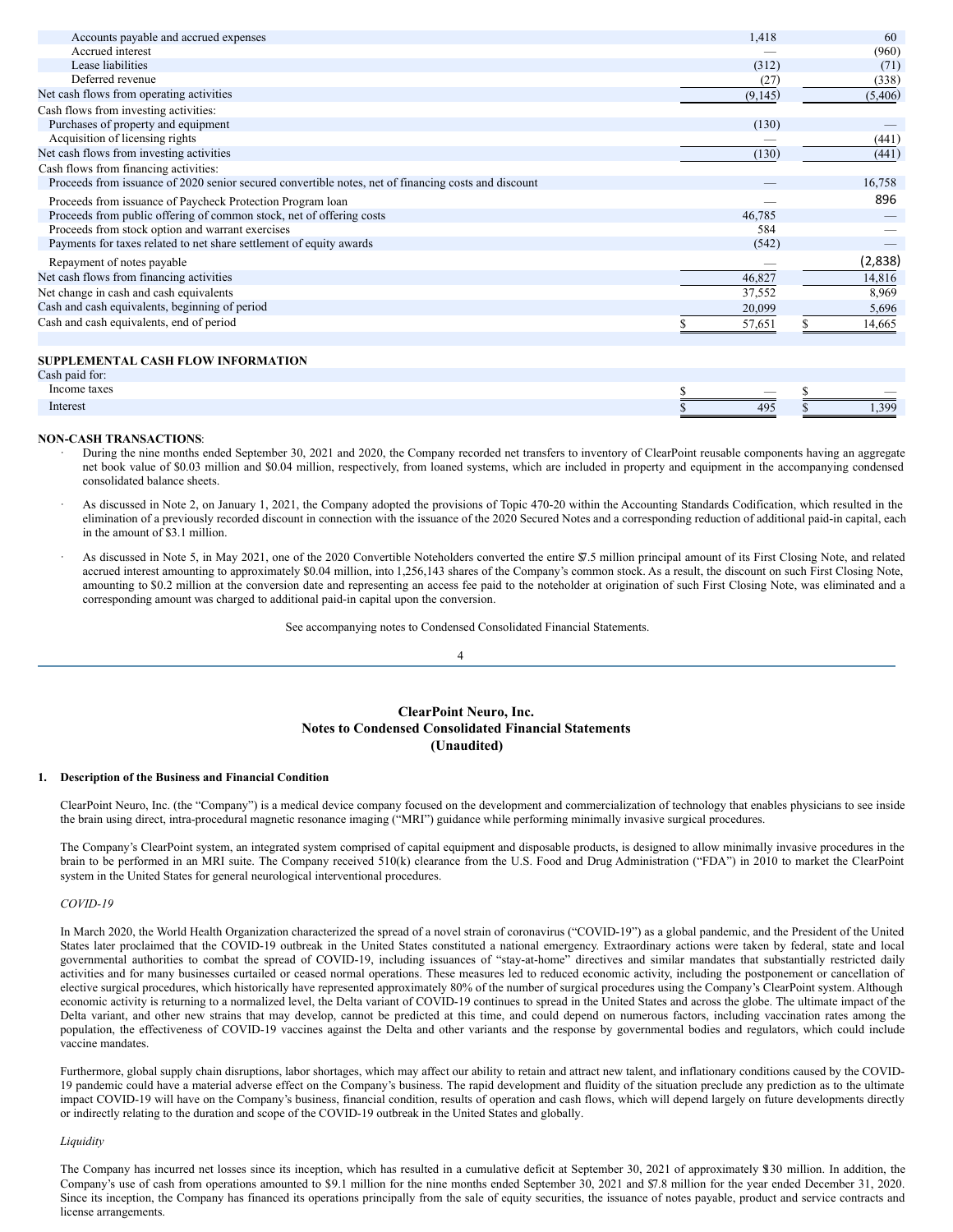In January 2020, the Company entered into a Securities Purchase Agreement (the "SPA") with two investors (each, a "2020 Convertible Noteholder," and together, the "2020 Convertible Noteholders") under which the Company issued an aggregate principal amount of \$17.5 million of floating rate secured convertible notes with afive year term (the "First Closing Notes"), resulting in proceeds, net of financing costs, and a commitment fee paid to one of the 2020 Convertible Noteholders, of approximately \$16.8 million. In the first quarter of 2020, the Company used \$3.7 million from the net proceeds received from the issuance of the First Closing Notes to repay and retire the 2010 Junior Secured Notes Payable (the "2010 Secured Notes") that otherwise would have matured in October and November 2020.

The SPA also gave the Company the right, but not the obligation, to request one of the 2020 Convertible Noteholders to purchase an additional \$5.0 million in principal amount of a note (the "Second Closing Note", and, together with the First Closing Note, the "2020 Secured Notes"). On December 29, 2020, under the terms of an amendment to the SPA (the "Amendment") which, among other provisions, increased the principal amount of the Second Closing Note to \$7.5 million.

#### 5

# **ClearPoint Neuro, Inc. Notes to Condensed Consolidated Financial Statements (Unaudited)**

See Note 5 for additional information with respect to the 2020 Secured Notes.

In April 2020, the Company received \$0.9 million in proceeds through a loan funded under the Paycheck Protection Program as part of the CARES Act (the "PPP Loan"). In November 2020, the Company was notified by the U.S. Small Business Administration that the loan had been forgiven under the provision of the CARES Act.

As discussed in Note 7, on February 23, 2021, the Company completed a public offering of 2,127,660 shares of its common stock. Net proceeds from the offering were approximately \$46.8 million after deducting the underwriting discounts and commissions and other estimated offering expenses payable by the Company.

Based on the foregoing, in management's opinion, cash and cash equivalent balances at September 30, 2021, are sufficient to support the Company's operations and meet its obligations for at least the next twelve months.

### **2. Basis of Presentation and Summary of Significant Accounting Policies**

### *Basis of Presentation and Use of Estimates*

In the opinion of management, the accompanying unaudited condensed consolidated financial statements have been prepared on a basis consistent with the Company's December 31, 2020 audited consolidated financial statements, and include all adjustments, consisting of only normal recurring adjustments, necessary to fairly state the information set forth therein. These condensed consolidated financial statements have been prepared in accordance with SEC rules for interim financial information, and, therefore, omit certain information and footnote disclosures necessary to present such statements in accordance with generally accepted accounting principles in the U.S. ("GAAP"). The preparation of these condensed consolidated financial statements in conformity with GAAP requires management to make estimates and assumptions that affect the reported amounts of assets, liabilities, revenue, expenses and the related disclosures at the date of the financial statements and during the reporting period. Actual results could materially differ from these estimates. These condensed consolidated financial statements should be read in conjunction with the audited consolidated financial statements and notes thereto included in the Company's 2020 Form 10-K. The accompanying condensed consolidated balance sheet as of December 31, 2020 has been derived from the audited consolidated financial statements at that date but does not include all information and footnotes required by GAAP for a complete set of financial statements. The results of operations for the three and nine months ended September 30, 2021 may not be indicative of the results to be expected for the entire year or any future periods.

### *Inventory*

Inventory is carried at the lower of cost (first-in, first-out method) or net realizable value. Items in inventory relate predominantly to the Company's ClearPoint system. Software license inventory related to ClearPoint systems undergoing on-site customer evaluation is included in inventory in the accompanying condensed consolidated balance sheets. All other software license inventory is classified as a non-current asset. The Company periodically reviews its inventory for obsolete items and provides a reserve upon identification of potentially obsolete items.

### *Intangible Assets*

The Company is a party to certain license agreements that provide rights to the Company for the development and commercialization of products. Under the terms of those license agreements, the Company made payments to the licensors upon execution of the license agreements for access to the underlying technologies and will make future payments based on the achievement of regulatory and commercialization milestones as defined in the license agreements.

In conformity with Accounting Standards Codification Section 350, "Intangibles – Goodwill and Other," the Company amortizes its investment in the license rights described above over an expected useful life of five years. In addition, the Company periodically evaluates the recoverability of its investment in the license rights and records an impairment charge in the event such evaluation indicates that the Company's investment is not likely to be recovered.

# **ClearPoint Neuro, Inc. Notes to Condensed Consolidated Financial Statements (Unaudited)**

6

### *Revenue Recognition*

The Company's revenue is comprised primarily of: (1) product revenue resulting from the sale of functional neurosurgery, navigation, therapy, and biologics and drug delivery disposable products; (2) product revenue resulting from the sale of ClearPoint capital equipment and software; (3) revenue resulting from the service, installation, training and shipping related to ClearPoint capital equipment and software; and (4) consultation and clinical case support revenue in connection with customer-sponsored clinical trials. The Company recognizes revenue when control of the Company's products and services is transferred to its customers in an amount that reflects the consideration the Company expects to receive from its customers in exchange for those products and services, in a process that involves identifying the contract with a customer, determining the performance obligations in the contract, determining the contract price, allocating the contract price to the distinct performance obligations in the contract, and recognizing revenue when the performance obligations have been satisfied. A performance obligation is considered distinct from other obligations in a contract when it provides a benefit to the customer either on its own or together with other resources that are readily available to the customer and is separately identified in the contract. When a contract calls for the satisfaction of multiple performance obligations for a single contract price, the Company allocates the contract price among the performance obligations based on the relative stand-alone prices for each such performance obligation customarily charged by the Company. The Company considers a performance obligation satisfied once it has transferred control of a good or service to the customer, meaning the customer has the ability to use and obtain the benefit of the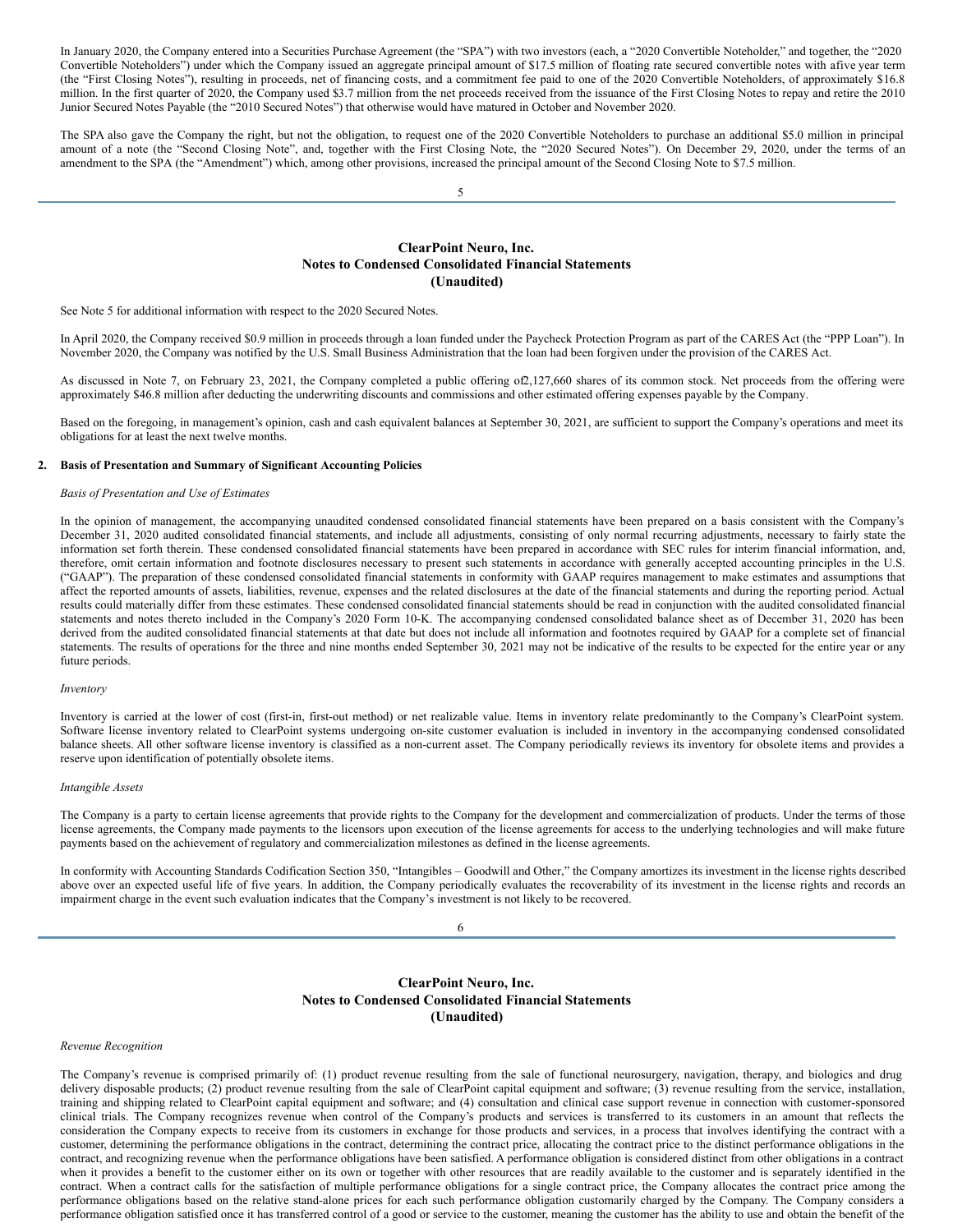good or service. The Company recognizes revenue for satisfied performance obligations only when it determines there are no uncertainties regarding payment terms or transfer of control.

### *Lines of Business; Timing of Revenue Recognition*

- Functional neurosurgery navigation product, biologics and drug delivery systems product, and therapy product sales: Revenue from the sale of functional neurosurgery navigation products (consisting of disposable products sold commercially and related to cases utilizing the Company's ClearPoint system), biologics and drug delivery systems (consisting primarily of disposable products related to customer-sponsored clinical trials utilizing the ClearPoint system), and therapy products (consisting primarily of disposable laser-related products used in non-neurosurgical procedures), is generally based on customer purchase orders, the predominance of which require delivery within one week of the order having been placed, and are recognized at the point in time of delivery to the customer, which is the point at which legal title, and risks and rewards of ownership, along with physical possession, transfer to the customer.
- · *Capital equipment and software sales*
	- o *Capital equipment and software sales preceded by evaluation periods:* The predominance of capital equipment and software sales (consisting of integrated computer hardware and software that are integral components of the Company's ClearPoint system) are preceded by customer evaluation periods. During these evaluation periods, installation of, and training of customer personnel on, the systems have been completed and the systems have been in operation. Accordingly, revenue from capital equipment and software sales following such evaluation periods is recognized at the point in time the Company is in receipt of an executed purchase agreement or purchase order.
	- o *Capital equipment and software sales not preceded by evaluation periods:*Revenue from sales of capital equipment and software not having been preceded by an evaluation period is recognized at the point in time that the equipment has been delivered to the customer.

For both types of capital equipment and software sales described above, the Company's determination of the point in time at which to recognize revenue represents that point at which the customer has legal title, physical possession, and the risks and rewards of ownership, and the Company has a present right to payment.

· *Functional neurosurgery navigation and therapy services:* The Company recognizes revenue for such services at the point in time that the performance obligation has been satisfied.

7

# **ClearPoint Neuro, Inc. Notes to Condensed Consolidated Financial Statements (Unaudited)**

- · *Biologics and drug delivery services:*
	- o *Consultation Services:* The Company recognizes consultation revenue at the point in time such services are performed.
	- o *Clinical Service Access Fees:* For contracts in which the Company receives a periodic fixed fee, irrespective of the number of cases attended by Company personnel during such periods, revenue is recognized ratably over the period covered by such fees. A time-elapsed output method is used for such fees because the Company transfers control evenly by providing a stand-ready service.
	- o *Clinical Service Procedure-Based Fees:* The Company recognizes revenue at the point in time a case is attended by Company personnel.
- · *Capital equipment-related services:*
	- $O$  *Equipment service:* Revenue from service of ClearPoint capital equipment and software previously sold to customers is based on agreements with terms ranging from one to three years and revenue is recognized ratably on a monthly basis over the term of the service agreement. A time-elapsed output method is used for service revenue because the Company transfers control evenly by providing a stand-ready service.
	- o *Installation, training and shipping:* Consistent with the Company's recognition of revenue for capital equipment and software sales as described above, fees for installation, training and shipping in connection with sales of capital equipment and software that have been preceded by customer evaluation periods are recognized as revenue at the point in time the Company is in receipt of an executed purchase order for the equipment and software. Installation, training and shipping fees related to capital equipment and software sales not having been preceded by an evaluation period are recognized as revenue at the point in time that the related services are performed.

The Company operates in one industry segment, and substantially all its sales are to U.S.-based customers.

Payment terms under contracts with customers generally are ina range of 30-60 days after the customers' receipt of the Company's invoices.

The Company's terms and conditions do not provide for a right of return unless for: (a) product defects; or (b) other conditions subject to the Company's approval.

See Note 3 for additional information regarding revenue recognition.

### *Net Loss Per Share*

The Company computes net loss per share using the weighted-average number of common shares outstanding during the period. Basic and diluted net loss per share are the same because the conversion, exercise or issuance of all potential common stock equivalents, which comprise the entire amount of the Company's outstanding common stock options and warrants, as described in Note 7, and the potential conversion of the First and Second Closing Notes, as described in Note 5, would be anti-dilutive, due to the reporting of a net loss for each of the periods in the accompanying condensed consolidated statements of operations.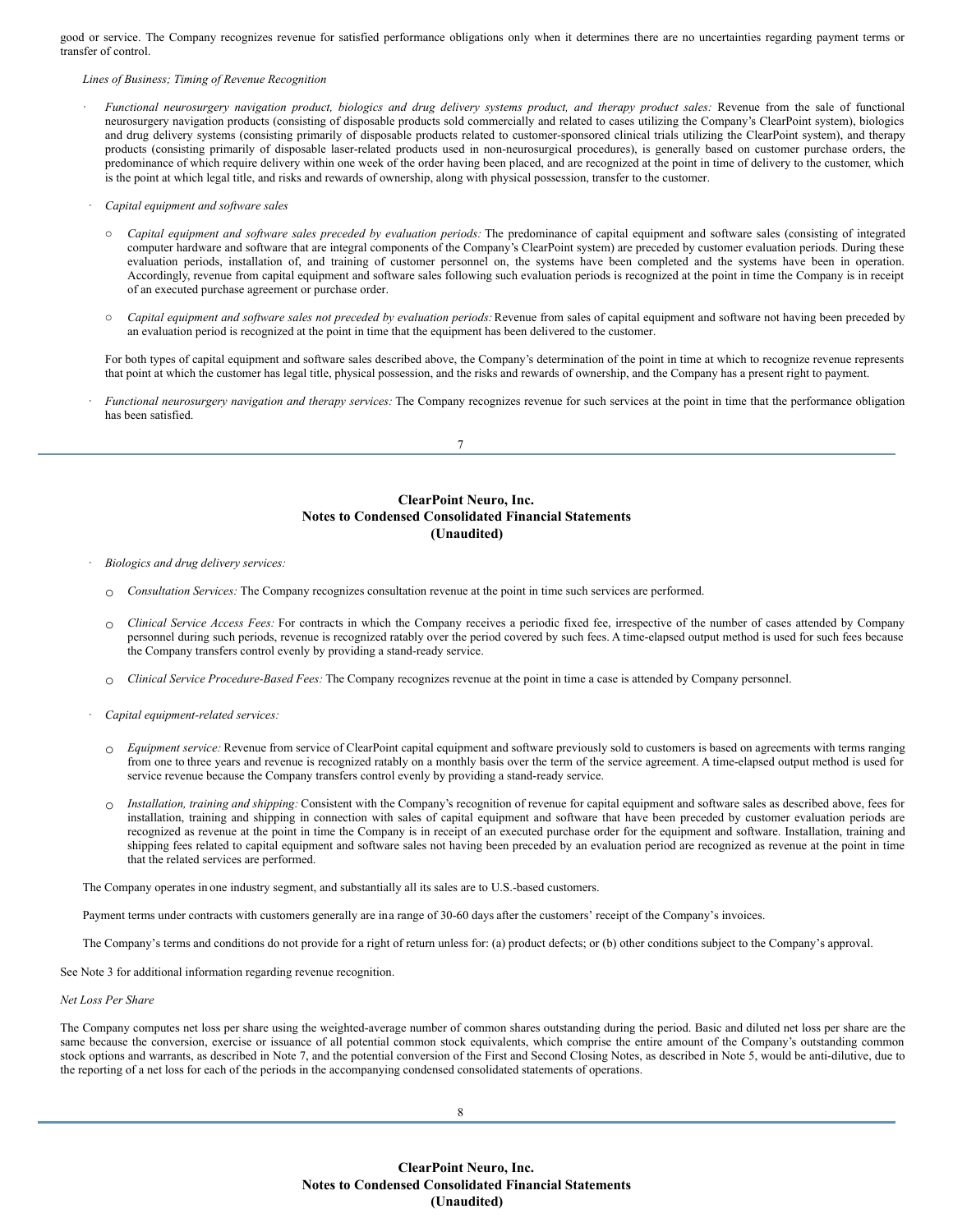### *Concentration Risks and Other Risks and Uncertainties*

Financial instruments that potentially subject the Company to significant concentrations of credit risk consist primarily of cash and cash equivalents and accounts receivable. The Company holds substantially all its cash and cash equivalents on deposit with financial institutions in the U.S. insured by the Federal Deposit Insurance Corporation. At September 30, 2021, the Company had approximately \$52 million in bank balances that were in excess of the insured limits.

At September 30, 2021, there were no customers whose accounts receivable balance exceeded 10% of accounts receivable at that date. At December 31, 2020, one customer accounted for 11% of accounts receivable at that date.

One customer, a related party as discussed in Note 3, accounted for 18% and 15% of total sales in the three-month periods ended September 30, 2021 and 2020, respectively, and for 19% and 18% of total sales in the nine-month periods ended September 30, 2021 and 2020, respectively.

Prior to granting credit, the Company performs credit evaluations of its customers' financial condition, and generally does not require collateral from its customers. The Company will provide an allowance for doubtful accounts when collections become doubtful. The allowance for doubtful accounts at September 30, 2021 and December 31, 2020 was \$0.2 million and \$0.06 million, respectively.

The Company is subject to risks common to emerging companies in the medical device industry, including, but not limited to: new technological innovations; acceptance and competitiveness of its products; dependence on key personnel; dependence on key suppliers; dependence on third-party collaboration, license and joint development partners; changes in general economic conditions and interest rates; protection of proprietary technology; compliance with changing government regulations; uncertainty of widespread market acceptance of products; access to credit for capital purchases by customers; and product liability claims. Certain components used in manufacturing have relatively few alternative sources of supply and establishing additional or replacement suppliers for such components cannot be accomplished quickly. The inability of any of these suppliers to fulfill the Company's supply requirements may negatively impact future operating results.

## *Adoption of New Accounting Standard*

Effective January 1, 2021, the Company adopted, on a modified retrospective method of transition, the provisions of Accounting Standards Update No. 2020-06, "Debt -Debt with Conversion and Other Options (Subtopic 470-20) and Derivatives and Hedging – Contracts in Entity's Own Equity (Subtopic 815-40) – Accounting for Convertible Instruments and Contracts in an Entity's Own Equity" (the "ASU"). The ASU is effective for public companies, other than smaller reporting companies as defined by the SEC, for fiscal years beginning after December 15, 2021, and for smaller reporting companies, which is the Company's current classification, for fiscal years beginning after December 31, 2023. However, the ASU permits early adoption, no earlier than for fiscal years beginning after December 31, 2020, and the Company elected such early adoption. The ASU amends prior authoritative literature to reduce the number of accounting models for, among others, convertible debt instruments for which the embedded conversion features of such instruments had previously been required to be separated from the host contract. The Company determined that the conversion feature embedded in the Second Closing Note (see Note 5) was within the scope of the ASU. Accordingly, the discount originally recorded in connection with the issuance of the Second Closing Note and a corresponding amount recorded in additional paid-in capital, each in the amount of approximately \$3.1 million at the date of issuance of the Second Closing Note, were reversed as of the date of adoption of the ASU.

### *Reclassifications*

The accompanying consolidated statements of operations for the three and nine months ended September 30, 2021 contain: (a) certain items formerly classified as service revenue that that have been reclassified to product revenue; (b) certain items formerly classified as general and administrative expenses, research and development expenses, and sales and marketing expenses that have been reclassified to cost of revenue; and (c) an item formerly classified as interest expense that has been reclassified as other expense. The accompanying condensed consolidated statements of operations for the three and nine months ended September 30, 2020 have been conformed to the 2021 presentation.

### $\overline{9}$

# **ClearPoint Neuro, Inc. Notes to Condensed Consolidated Financial Statements (Unaudited)**

### **3. Revenue Recognition**

*Revenue by Service Line*

|                                                   | Three Months Ended September 30, |                                |   |       |  |
|---------------------------------------------------|----------------------------------|--------------------------------|---|-------|--|
| (in thousands)                                    |                                  | 2021                           |   | 2020  |  |
| Functional neurosurgery navigation and therapy    |                                  |                                |   |       |  |
| Disposable products                               | <sup>\$</sup>                    | 2,004                          | S | 1,840 |  |
| Services                                          |                                  | 150                            |   |       |  |
| Subtotal – functional neurosurgery navigation and |                                  |                                |   |       |  |
| therapy                                           |                                  | 2,154                          |   | 1,840 |  |
| Biologics and drug delivery                       |                                  |                                |   |       |  |
| Disposable products                               |                                  | 1,137                          |   | 420   |  |
| Services                                          |                                  | 920                            |   | 1,055 |  |
| Subtotal – biologics and drug delivery            |                                  | 2,057                          |   | 1,475 |  |
| Capital equipment and software                    |                                  |                                |   |       |  |
| Systems and software products                     |                                  | 197                            |   | 111   |  |
| Services                                          |                                  | 166                            |   | 93    |  |
| Subtotal – capital equipment and software         |                                  | 363                            |   | 204   |  |
| Total revenue                                     |                                  | 4,574                          |   | 3,519 |  |
|                                                   |                                  | Ning Months Ended Contember 20 |   |       |  |

|                                                | Nine Months Ended September 30. |  |        |
|------------------------------------------------|---------------------------------|--|--------|
| (in thousands)                                 | 2021                            |  | 2020   |
| Functional neurosurgery navigation and therapy |                                 |  |        |
| Disposable products                            | 5.782                           |  | 4.652  |
| Services                                       | 150                             |  | $\sim$ |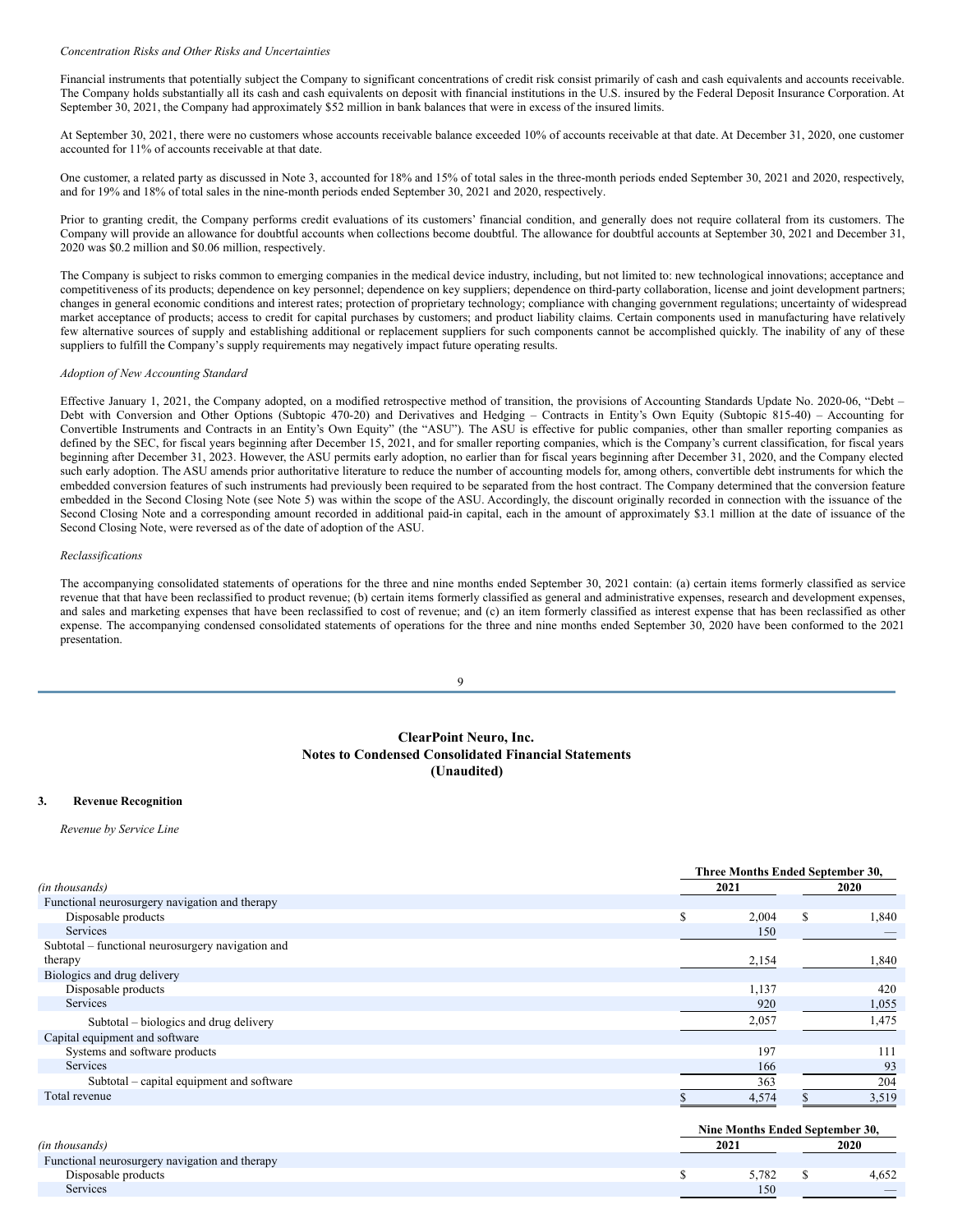| Subtotal – functional neurosurgery navigation and |        |       |
|---------------------------------------------------|--------|-------|
| therapy                                           | 5,932  | 4,652 |
| Biologics and drug delivery                       |        |       |
| Disposable products                               | 2,501  | 1,000 |
| Services                                          | 2,605  | 2,671 |
| Subtotal – biologics and drug delivery            | 5,106  | 3,671 |
| Capital equipment and software                    |        |       |
| Systems and software products                     | 580    | 534   |
| <b>Services</b>                                   | 399    | 256   |
| Subtotal – capital equipment and software         | 979    | 790   |
| Total revenue                                     | 12,017 | 9,113 |

*Contract Balances*

- · *Contract assets* Substantially all the Company's contracts with customers are based on customer-issued purchase orders for distinct products or services. Customers are billed upon delivery of such products or services, and the related contract assets comprise the accounts receivable balances included in the accompanying condensed consolidated balance sheets.
- Contract liabilities The Company generally bills and collects capital equipment and software-related service fees at the inception of the service agreements, which have terms ranging from one to three years. The unearned portion of such service fees is classified as deferred revenue.

| ۰.     |  |
|--------|--|
| I<br>٧ |  |

# **ClearPoint Neuro, Inc. Notes to Condensed Consolidated Financial Statements (Unaudited)**

During the three and nine months ended September 30, 2021, the Company recognized capital equipment and software-related service revenue of approximately \$0.1 million and \$0.3 million, respectively, which were previously included in deferred revenue in the accompanying condensed consolidated balance sheet at December 31, 2020.

In 2019, the Company entered into a Development Services Agreement with a customer under which the Company was entitled to bill the customer for an upfront payment of \$0.13 million, of which approximately \$0.02 million and \$0.05 million are included in deferred revenue in the accompanying condensed consolidated balance sheets as of September 30, 2021 and December 31, 2020, respectively.

Commencing in 2019, the Company was a party to a Letter of Intent and a related Statement of Work (together with the Letter of Intent, the "Project Documents") with a customer who is a stockholder and a noteholder (see Note 5), and an officer of whom is a member of the Company's Board of Directors, to commence a product development project. Under the terms of the Project Documents, the Company was entitled to bill the customer for: (a) an upfront, nonrefundable payment of \$0.5 million, which was received in 2019; and (b) quarterly service fees of \$0.5 million. In February 2020, the Company entered into a Supply Agreement and a Statement of Work (the "European SOW") with a European affiliate of the customer. Under the terms of the European SOW, the Company was entitled to bill the customer on a quarterly basis, commencing in the first quarter of 2020, for service fees of \$0.25 million. During 2020, the clinical trials contemplated by the Project Documents and the European SOW were delayed as a result of the COVID-19 pandemic. As a result, the Company agreed to reduce such quarterly service fees by an aggregate of \$0.25 million through September 30, 2020. In November 2020, the Company entered into an addendum to the Project Documents and the European SOW that, among other provisions, set the aggregate service fee to be billed to the customer at \$0.7 million per quarter, effective October 1, 2020. The Company recognized as revenue the upfront payment described in this paragraph ratably over the initial two years of the term of the Project Documents, corresponding to the estimated period in which the related performance obligations were expected to be satisfied, and recognizes as revenue the quarterly service fees described in this paragraph as stand-by services beginning in the quarter such services commenced. Based on the foregoing: (a) the Company recognized revenue of approximately \$0.7 million and \$2.1 million for the three and nine months ended September 30, 2021, respectively; (b) accounts receivable from the customer amounted to approximately \$0.1 million at each of September 30, 2021 and December 31, 2020; and (c) the aggregate amount of all the payments described in this paragraph that were included in deferred revenue in the accompanying condensed consolidated balance sheets at September 30, 2021 and December 31, 2020, were nil and approximately \$0.1 million, respectively.

The Company offers an upgraded version of its software at no additional charge to customers purchasing a three-year systems service agreement. The transaction prices of the software and the service agreement are determined through an allocation of the service agreement price based on the standalone prices of the software and the service agreements customarily charged by the Company. The transaction price of the software is recognized as revenue upon its installation and comprised less than \$0.1 million of unbilled receivable at September 30, 2021 and \$0.1 million at December 31, 2020.

## *Remaining Performance Obligations*

The Company's contracts with customers for functional neurosurgery and therapy product sales are predominantly of terms less than one year. Accordingly, the transaction prices of remaining performance obligations related to such contracts at September 30, 2021 are not material.

Revenue with respect to remaining performance obligations related to capital equipment and software-related service agreements with original terms in excess of one year and the upfront payments discussed under the heading "Contract Balances" above amounted to approximately \$0.8 million at September 30, 2021. The Company expects to recognize this revenue within the next three years.

Revenue with respect to remaining performance obligations related to contracts with the Company's biologic and drug delivery customers, other than those contracts discussed under the heading "Contract Balances," predominantly is contingent upon such customers' performance of clinical trials on which the Company's performance obligations are predicated.

**ClearPoint Neuro, Inc. Notes to Condensed Consolidated Financial Statements (Unaudited)**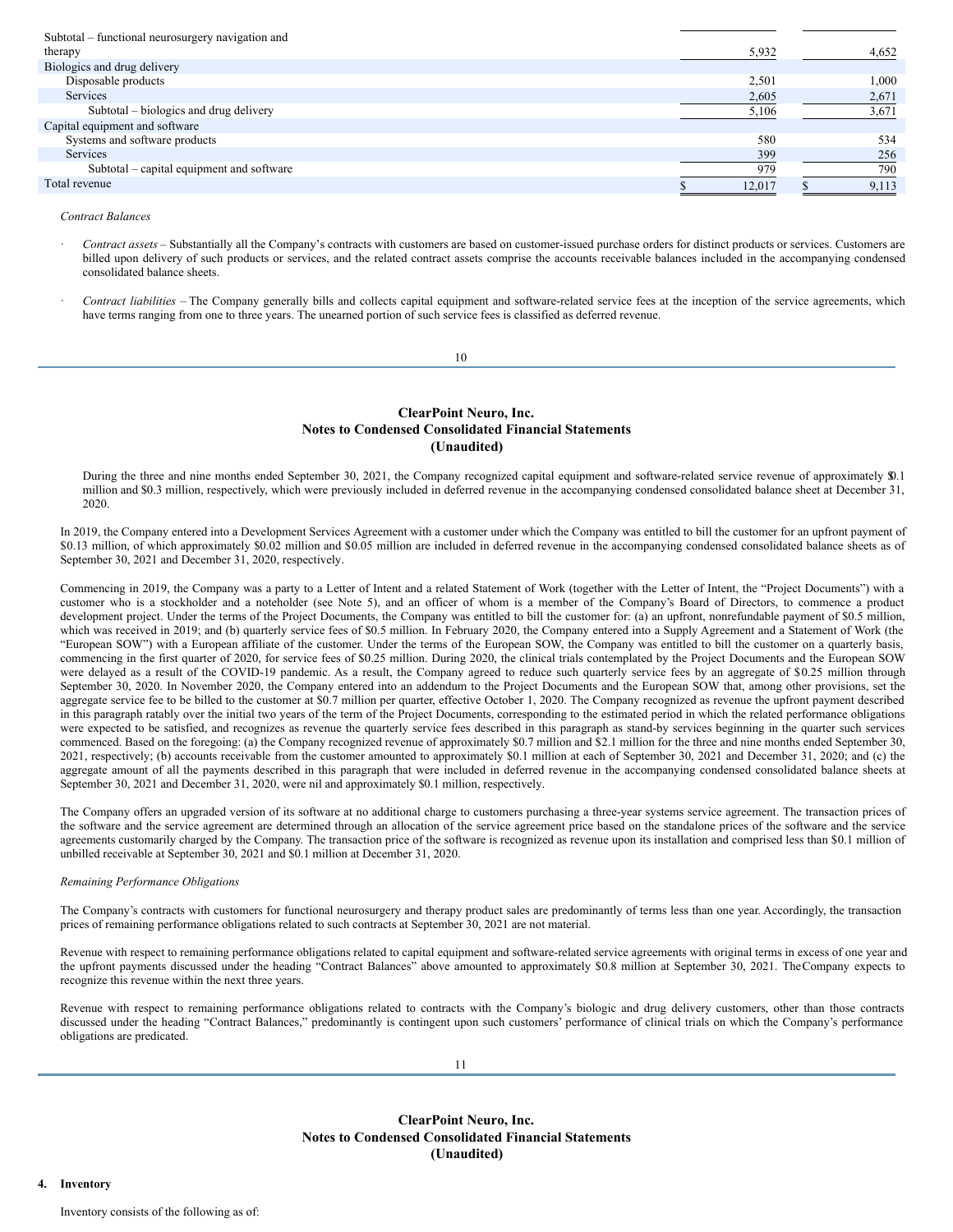| (in thousands)                             | September 30,<br>2021 | December 31,<br>2020 |
|--------------------------------------------|-----------------------|----------------------|
| Raw materials and work in process          | 2,314                 | 1,485                |
| Software licenses                          | 210                   | 193                  |
| Finished goods                             | 1,419                 | 1,560                |
| Inventory, net, included in current assets | 3,943                 | 3,238                |
| Software licenses – non-current            | 519                   | 589                  |
| Total                                      | 4.462                 | 3,827                |

# **5. Notes Payable**

As a result of the transactions described below, an aggregate principal amount of \$17.5 million of the 2020 Secured Convertible Notes was outstanding at September 30, 2021. At the option of the holders at any time prior to maturity, \$10 million in principal amount of the 2020 Secured Convertible Notes, which are held by a customer who is a stockholder and has a representative on the Company's Board of Directors, are convertible to the Company's common stock at a conversion price of \$6.00, and \$7.5 million in principal amount of the 2020 Secured Convertible Notes are convertible at a price of \$10.14, subject in both cases to adjustments as set forth in the SPA and the note agreements.

On January 29, 2020 (the "Closing Date"), the Company completed a financing transaction (the "2020 Financing Transaction") with the 2020 Convertible Noteholders, whereby the Company issued an aggregate principal amount of \$17.5 million of First Closing Notes pursuant to the SPA dated January 11, 2020, which, unless earlier converted or redeemed, mature on the fifth anniversary of the Closing Date and bear interest at a rate equal to the sum of (i) the greater of (a) the three (3)-month London Interbank Offered Rate ("LIBOR") and (b) two percent (2%), plus (ii) a margin of 2% on the outstanding balance of the First Closing Notes, payable quarterly on the first business day of each calendar quarter. The First Closing Notes may be converted at a price of \$6.00 per share, subject to certain adjustments set forth in the SPA, and may not be pre-paid without the consent of the noteholder, provided that the Company must offer to pre-pay such other noteholder on the same terms and conditions.

In May 2021, one of 2020 Convertible Noteholders (the "Converting Noteholder") converted the entire \$7.5 million principal amount of such Converting Noteholder's First Closing Note, and related accrued interest, amounting to approximately \$0.04 million, into 1,256,143 shares of the Company's common stock.

At the Closing Date, the SPA gave the Company the right, but not the obligation, to request at any time on or prior to January 11, 2022, that one of the 2020 Convertible Noteholders purchase an additional \$5.0 million in aggregate principal amount of Second Closing Note and an additional \$10.0 million in aggregate principal amount of Third Closing Note (as defined in the SPA; together, with the Second Closing Note, the "Additional Convertible Notes"), provided that such 2020 Convertible Noteholder has the right, but not the obligation, to purchase such notes. The Additional Convertible Notes would also mature on the fifth anniversary of the Closing Date.

On December 29, 2020, the Company and the 2020 Convertible Noteholders entered into the Amendment to the SPA, the terms of which, among other provisions, provided for: (a) an increase in the principal amount of the Second Closing Note to \$7.5 million; (b) a revision of the interest rate to be borne by the Second Closing Note to consist of: (i) cash interest of 2% per annum, payable quarterly; and (ii) payment-in-kind interest of 5% per annum, accruable quarterly as an addition to the unpaid principal balance of the Second Closing Note; and (c) an increase in the conversion price of the Second Closing Notes to \$10.14 per share, subject to certain adjustments set forth in the SPA. Upon execution of the Amendment, the Company issued the Second Closing Note.

$$
12\quad
$$

# **ClearPoint Neuro, Inc. Notes to Condensed Consolidated Financial Statements (Unaudited)**

The aggregate carrying amounts of the First Closing Notes in the accompanying September 30, 2021 and December 31, 2020 condensed consolidated balance sheets are presented net of financing costs, comprised of commissions and legal expenses, having an unamortized balance of \$0.2 million and \$0.4 million at those respective dates. In addition, the aggregate carrying amount of the First Closing Note in the accompanying December 31, 2020 condensed consolidated balance sheet is presented net of a discount, comprised of a commitment fee paid to the Converting Noteholder, amounting to \$0.2 million. Upon conversion of the related note, the discount, amounting to \$0.2 million at the date of conversion, was reversed, with a corresponding amount being recorded as a reduction of additional paid-in capital. The unamortized balances of the financing costs and the discount, during the period prior to the conversion of the related First Closing Note, are charged to interest expense over the respective terms of the First Closing Notes under the effective interest method.

The carrying amount of the Second Closing Note in the accompanying December 31, 2020 consolidated balance sheet is presented net of a discount, amounting to approximately \$3.1 million at December 31, 2020, and representing the value of the deemed beneficial conversion feature embedded in the Second Closing Note. A beneficial conversion feature is deemed to be beneficial when the conversion price, discussed above, is lower than the closing price per share of the Company's common stock, which was \$14.34 on the date of issuance of the Second Closing Note. Under GAAP in existence at the date of issuance of the Second Closing Note, the resulting discount was calculated as the product of (i) the number of shares into which the Second Closing Note could be converted, multiplied by (ii) the difference between the closing price per share and the conversion price. Upon recordation of the discount, a corresponding amount was added to additional paid-in capital. As discussed in Note 2, effective January 1, 2021, the Company adopted the provisions of the ASU that no longer required such beneficial conversion features to be separately accounted for as previously described in this paragraph. As a result, the accompanying September 30, 2021 condensed consolidated balance sheet reflects the elimination of both the discount and the corresponding increase to additional paid-in capital previously described in this paragraph.

Under the terms of the SPA, as amended, the Company retains the right, but not the obligation, to request the 2020 Convertible Noteholder to purchase the Third Closing Note, and the 2020 Convertible Noteholder has the right, but not the obligation, to purchase such note. As of September 30, 2021, the Company had not made such a request.

The 2020 Secured Notes are secured by all the assets of the Company.

An executive officer of one of the 2020 Convertible Noteholders is a member of the Company's Board of Directors. Pursuant to the terms of the SPA and a Board Observer Agreement entered into by the other 2020 Convertible Noteholder and the Company, the other 2020 Convertible Noteholder appointed a representative to attend and observe meetings of the Company's Board of Directors. On February 25, 2021, such 2020 Convertible Noteholder terminated the Board Observer Agreement, thus precluding its representative from attending future meetings of the Company's Board of Directors.

On January 27, 2020, as a condition to completion of the 2020 Financing Transaction, the Company entered into the Fourth Omnibus Amendment to the 2010 Secured Notes, whereby the 2010 Secured Notes were subordinated to the Company's obligations under the terms of the 2020 Secured Notes and the Additional Convertible Notes, as applicable. During the first fiscal quarter of 2020, the Company repaid in full the aggregate outstanding principal amount of the 2010 Secured Notes, amounting to approximately \$2.8 million, which, along with the Company's payment of accrued interest amounting to approximately \$0.9 million, resulted in the full retirement of the 2010 Secured Notes.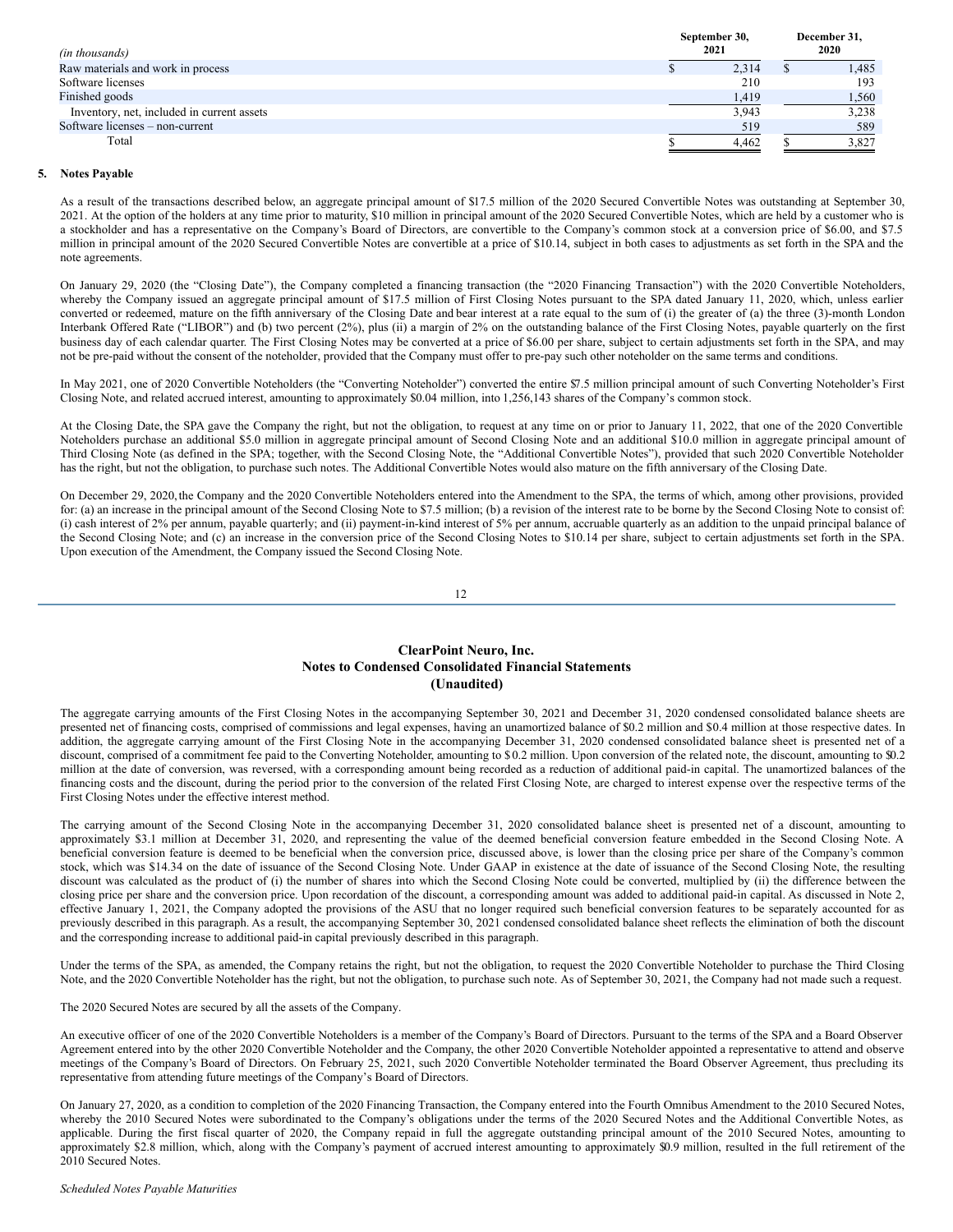Scheduled principal payments as of September 30, 2021 with respect to notes payable are summarized as follows: **Year ending December 31,** *(in thousands)* 2025  $\frac{17}{788}$ 

Total scheduled principal payments 17,788 Less: Unamortized financing costs (175) Total **S** 17,613

13

# **ClearPoint Neuro, Inc. Notes to Condensed Consolidated Financial Statements (Unaudited)**

#### **6. Leases**

The Company leases office space in Irvine, California that houses office space and a manufacturing facility under a non-cancellable operating lease. The lease term commenced on October 1, 2018 and expires in September 2023. The Company has the option to renew the lease for two additional periods offive years each. The Company also leases office space in Solana Beach, California that houses certain management, and research and development personnel, and serves as its corporate headquarters. The lease term commenced on December 15, 2020, is set to expire onDecember 31, 2026, and is renewable for an additionalfive-year period, at the Company's option, provided that the Company's landlord has entered into an extension of its lease for the office space that encompasses the Company's office space for at least five years. Both office leases are classified as operating leases in conformity with GAAP.

The lease cost, included in general and administrative expense, was \$0.1 million and \$0.03 million for the three months ended September 30, 2021 and 2020, respectively, and was \$0.4 million and \$0.1 million for the nine months ended September 30, 2021 and 2020, respectively.

### **7. Stockholders' Equity**

# *2021 Public Of ering*

On February 23, 2021, the Company completed a public offering of2,127,660 shares of its common stock, composed of1,850,140 shares of common stock initially offered at a public offering price of \$23.50 per share and an additional 277,520 shares of common stock sold pursuant to the exercise of the underwriters' option to purchase additional shares at the price of \$22.09 per share.

Net proceeds from the offering totaled approximately \$46.8 million after deducting underwriting discounts and commissions, and other offering expenses paid by the Company.

The underwriting agreement contains representations, warranties, agreements and indemnification obligations by the Company that are customary for this type of transaction.

### *Issuance of Common Stock in Lieu of Cash Payments*

Under the terms of the Amended and Restated Non-Employee Director Compensation Plan, each compensated non-employee member of the Company's Board of Directors may elect to receive all or part of his or her director fees in shares of the Company's common stock. Effective from June 25, 2021, director fees, whether paid in cash or in shares of common stock, are payable quarterly on the first business day following the end of the quarter. The number of shares of common stock issued to directors is determined by dividing the product of: (i) (a) the fees otherwise payable to each director in cash, times (b) the percentage of fees the director elected to receive in shares of common stock, by (ii) the volume weighted average price per share of common stock over the last five trading days of the quarter. The following is information regarding the number of shares issued to directors as payment for director fees in lieu of cash for the three and nine months ended September 30, 2021 and 2020:

| Three Months Ended September 30, |        |  |  |  |
|----------------------------------|--------|--|--|--|
| 2021                             | 2020   |  |  |  |
|                                  | 6.141  |  |  |  |
| Nine Months Ended September 30,  |        |  |  |  |
| 2021                             | 2020   |  |  |  |
| 3.829                            | 25,704 |  |  |  |

#### *Stock Incentive Plans*

The Company has various share-based compensation plans and share-based compensatory contracts (collectively, the "Plans") under which it has granted share-based awards, such as stock grants, and incentive and non-qualified stock options, to employees, directors, consultants and advisors. Awards may be subject to a vesting schedule as set forth in individual award agreements.

14

# **ClearPoint Neuro, Inc. Notes to Condensed Consolidated Financial Statements (Unaudited)**

From October 2017 until June 2020, the Company granted share-based awards under the Company's Second Amended and Restated 2013 Incentive Compensation Plan (the "Second Amended Plan"). On June 2, 2020, the Company's stockholders approved the Company's Third Amended and Restated 2013 Incentive Compensation Plan (the "Third Amended Plan" and, together with the Second Amended Plan, the "2013 Plan"), under which 1.0 million shares of the Company's common stock were made available for future issuances under the 2013 Plan, resulting in a total of 2,956,250 shares of the Company's common stock being reserved for issuance under the 2013 Plan. Of this amount, stock grants of 834,060 shares have been awarded and option grants, net of options terminated, expired or forfeited, of1,378,400 shares were outstanding as of September 30, 2021. Accordingly, 743,790 shares remained available for grants under the 2013 Plan as of that date.

Stock option activity under all of the Company's Plans and share-based compensatory contracts during the nine months ended September 30, 2021 is summarized below: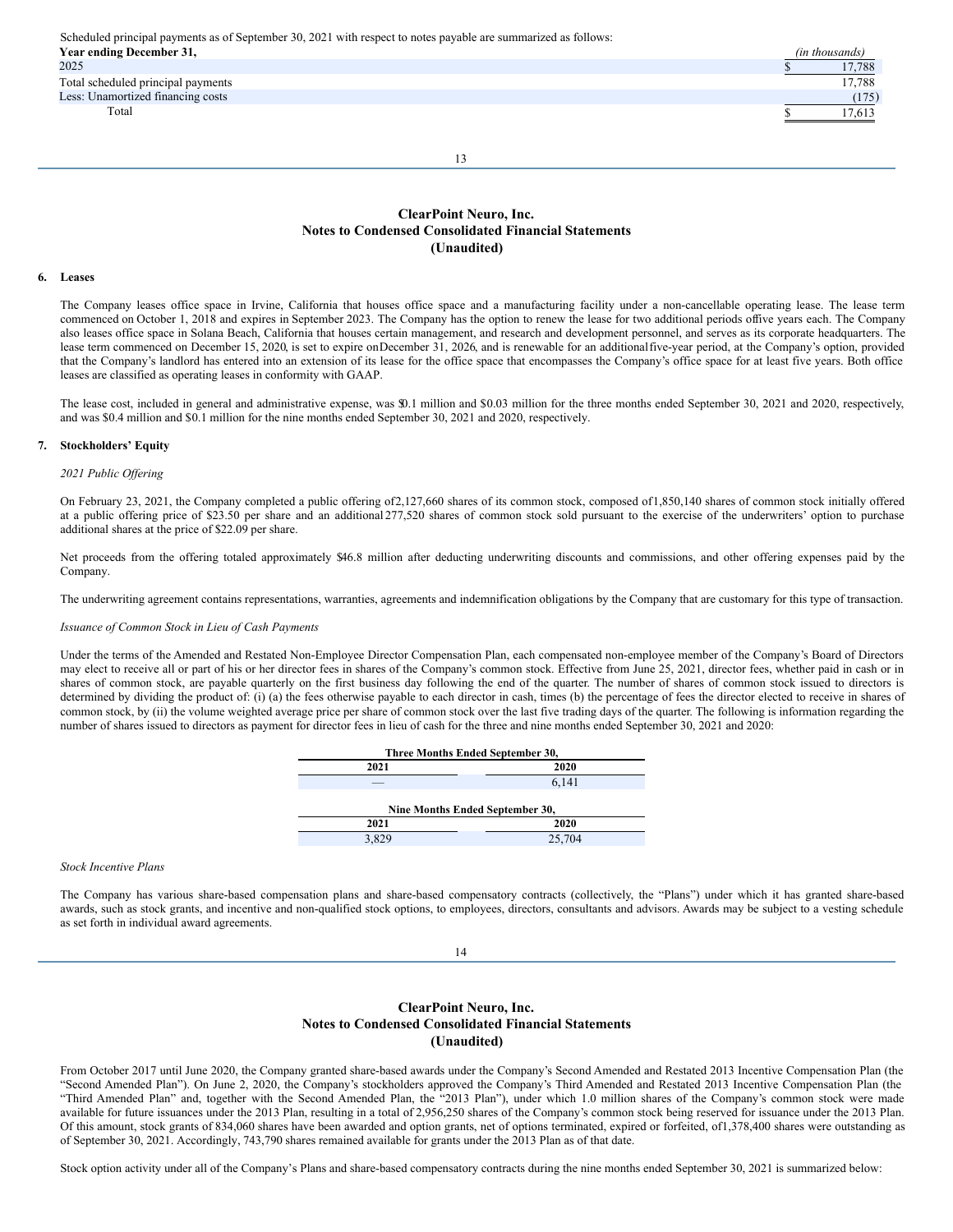|                                   | Option<br><b>Shares</b> | Weighted-<br>average<br><b>Exercise price</b><br>per share |       | Intrinsic<br>$Value^{(1)}$<br>(in thousands) |        |
|-----------------------------------|-------------------------|------------------------------------------------------------|-------|----------------------------------------------|--------|
| Outstanding at January 1, 2021    | 1,806,092               |                                                            | 7.12  |                                              | 20,760 |
| Granted                           | 121,703                 |                                                            | 18.12 |                                              |        |
| Exercised                         | (557, 184)              |                                                            | 2.69  |                                              |        |
| Expired / terminated              | (18,500)                |                                                            | 20.46 |                                              |        |
| Outstanding at September 30, 2021 | 1,352,111               |                                                            | 9.75  | \$.                                          | 15,328 |

(1) Intrinsic value is calculated as the estimated fair value of the Company's stock at the end of the related period less the option exercise price of in-the-money options.

As of September 30, 2021, there was unrecognized compensation expense of approximately \$4.8 million related to outstanding stock options and shares of restricted stock, which is expected to be recognized over a weighted average period of 2.3 years.

*ESPP*

On June 3, 2021, the Company's stockholders adopted and approved the ClearPoint Neuro, Inc. Employee Stock Purchase Plan (the "ESPP"), which allows eligible employees to acquire shares of the Company's common stock through payroll deductions at a discount to market price. A total of 400,000 shares of the Company's common stock are available for issuance pursuant to the terms of the ESPP. The initial six-month purchase period commenced in July 2021, and accordingly, no shares have been sold under the ESPP.

### *Warrants*

Warrants to purchase shares of the Company's common stock were issued in connection with financing transactions in 2015, 2016, and 2017, and are generally for terms of five years. These warrants contain net exercise provisions giving the holder the option of acquiring a number of shares having a value equal to the difference between the exercise price and the current stock price, in lieu of paying the exercise price to acquire the full number of stated shares. All of the warrants outstanding at September, 30, 2021 will terminate by the year end 2023.

Common stock warrant activity for the nine months ended September 30, 2021 was as follows:

|                                   | Warrant<br><b>Shares</b> | Weighted-average<br><b>Exercise price</b><br>per share | Intrinsic<br>$Value^{(1)}$<br>(in thousands) |
|-----------------------------------|--------------------------|--------------------------------------------------------|----------------------------------------------|
| Outstanding at January 1, 2021    | 3,082,987                | 3.82                                                   | 37,379                                       |
| Exercised                         | (2,023,190)              | 3.31                                                   |                                              |
| Terminated                        | (390, 390)               | 7.78                                                   |                                              |
| Outstanding at September 30, 2021 | 669,407                  | 2.97                                                   | 9,895                                        |

(1) Intrinsic value is calculated as the estimated fair value of the Company's stock at the end of the related period less the option exercise price of in-the-money options.

# **8. Subsequent Events**

On November 3, 2021, the holder of the Second Closing Note (see Note 5) converted the entire  $\mathcal{F}.\mathcal{S}$  million principal amount of such note, along with related accrued and payment-in-kind interest aggregating \$0.05 million, into 773,446 shares of the Company's common stock.

# **ITEM 2. MANAGEMENT'S DISCUSSION AND ANALYSIS OF FINANCIAL CONDITION AND RESULTS OF OPERATIONS.**

The following discussion and analysis of our financial condition and results of operations should be read together with our unaudited condensed consolidated financial statements and the related notes thereto appearing in Part I, Item 1 of this Quarterly Report. This discussion and analysis contains forward-looking statements that are based upon current expectations and involve risks, assumptions and uncertainties. You should review the section titled "Risk Factors" appearing in our 2020 Form 10-K and in Part II, Item 1.A of this Quarterly Report for a discussion of important factors that could cause actual results to differ materially from the results described in or implied by the forward-looking statements described in the following discussion and analysis. In addition, historical results and trends that might appear in this Quarterly Report should not *be interpreted as being indicative of future operations.*

# **Overview**

We are a medical device company that develops and commercializes innovative platforms for performing minimally invasive surgical procedures in the brain under direct, intraprocedural MRI guidance. Our principal product platform is our ClearPoint system, which is in commercial use and is used to perform minimally invasive surgical procedures in the brain. The ClearPoint system utilizes intra-procedural MRI to guide the procedures and is designed to work in a hospital's existing MRI suite. We believe that this product platform delivers better patient outcomes, enhances revenue potential for both physicians and hospitals, and reduces costs to the healthcare system.

In 2010, we received regulatory clearance from the FDA to market our ClearPoint system in the U.S. for general neurosurgery procedures. In 2011, we also obtained CE marking approval for our ClearPoint system, which enables us to sell our ClearPoint system in the European Union. Substantially all our product revenue for the three and nine months ended September 30, 2021 and 2020 relates to sales of our ClearPoint system products and related services. We have financed our operations and internal growth primarily through the sale of equity securities, the issuance of convertible and other secured notes, and license arrangements. We have incurred significant losses since our inception in 1998 as we have devoted substantial efforts to research and development. As of September 30, 2021, we had accumulated losses of approximately \$130 million. We may continue to incur operating losses as we expand our ClearPoint system platform and our business generally.

# **Factors Which May Influence Future Results of Operations**

The following is a description of factors that may influence our future results of operations, and that we believe are important to an understanding of our business and results of operations.

## *COVID-19*

In March 2020, the World Health Organization characterized the spread of a novel strain of coronavirus ("COVID-19") as a global pandemic, and the President of the United States later proclaimed that the COVID-19 outbreak in the United States constituted a national emergency. Extraordinary actions were taken by federal, state and local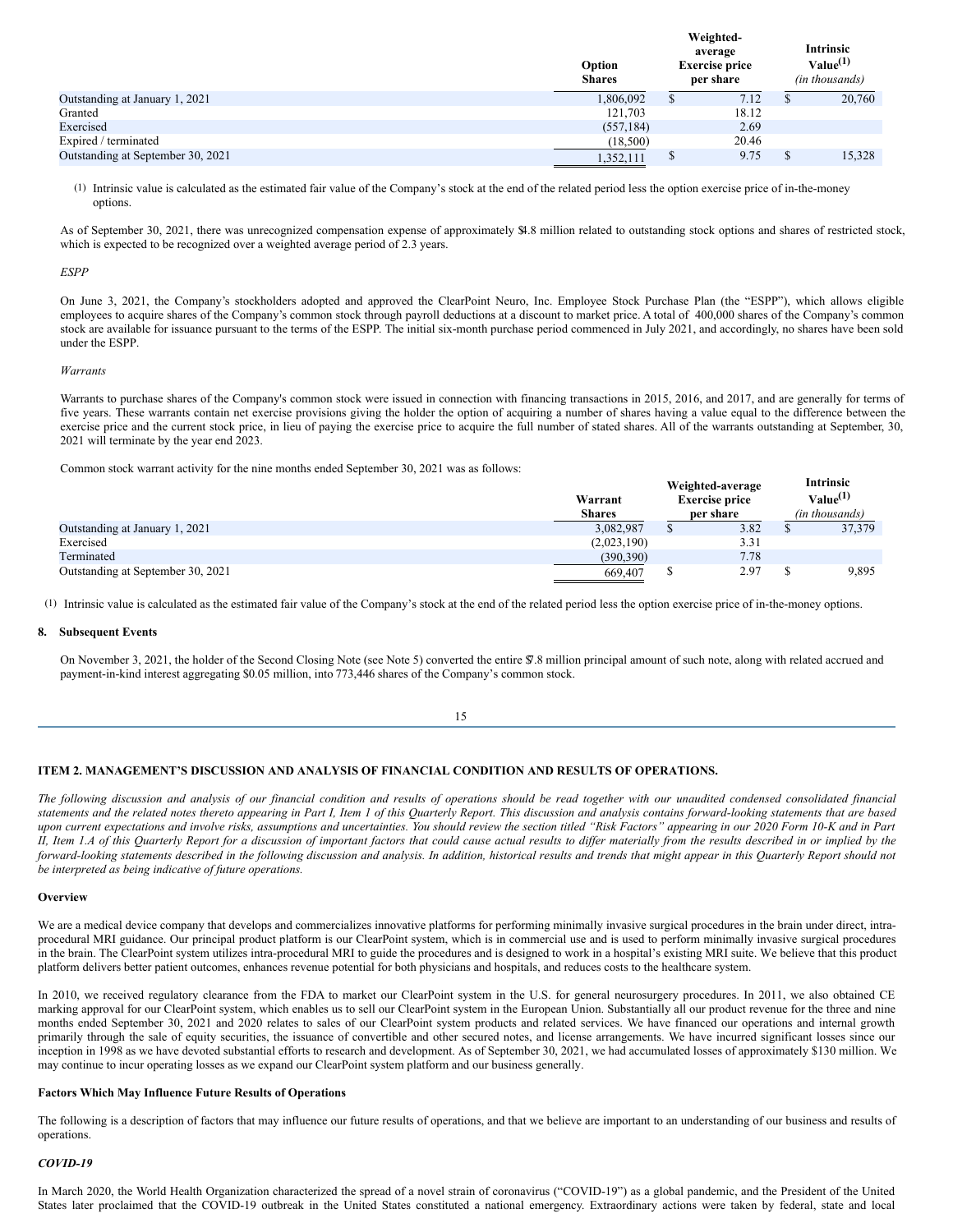governmental authorities to combat the spread of COVID-19, including issuances of "stay-at-home" directives and similar mandates that substantially restricted daily activities and for many businesses curtailed or ceased normal operations. These measures led to reduced economic activity, including the postponement or cancellation of elective surgical procedures, which historically have represented approximately 80% of the number of surgical procedures using the Company's ClearPoint system. Although economic activity is returning to a normalized level, the Delta variant of COVID-19 continues to spread in the United States and across the globe. The ultimate impact of the Delta variant, and other new strains that may develop, cannot be predicted at this time, and could depend on numerous factors, including vaccination rates among the population, the effectiveness of COVID-19 vaccines against the Delta and other variants and the response by governmental bodies and regulators, which could include vaccine mandates.

Furthermore, global supply chain disruptions, labor shortages, which may affect our ability to retain and attract new talent, and inflationary conditions caused by the COVID-19 pandemic could have a material adverse effect on the Company's business. The rapid development and fluidity of the situation preclude any prediction as to the ultimate impact COVID-19 will have on the Company's business, financial condition, results of operation and cash flows, which will depend largely on future developments directly or indirectly relating to the duration and scope of the COVID-19 outbreak in the United States and globally.

### *Key Performance Indicators*

The key performance indicators we utilize on a tactical basis are integrated into our longer-term strategic plan within the following categories:

- Functional neurosurgery navigation
	- o Case volume Underlying the revenue from sales of our functional neurosurgery navigation products reflected in the accompanying Condensed Consolidated Financial Statements appearing elsewhere in this Quarterly Report are the procedures, or cases, performed in hospitals or at customer-sponsored contract research organizations utilizing one or more of our products or our clinical services. Case volume data is not influenced by variations in pricing or quantities of product used on a per case basis, and thus provide a more reliable indicator of the growth of our functional neurosurgery navigation line of business. Management analyzes case volume by hospital and by type of procedure to gain information that informs targeted sales and marketing activities. During the three and nine months ended September 30, 2021, the ClearPoint system was used in 227 and 690 cases, respectively, as compared to 200 and 507 cases during the same respective periods in 2020, representing increases of 14% for the comparative three-month periods and 36% for the comparative nine-month periods. Consistent with the discussion in the section "Results of Operations – Revenues," we attribute these increases primarily to the reduced levels of elective neurosurgical procedures resulting from the initial onset and progression of the COVID-19 pandemic during the three-month and nine-month periods in 2020.
	- o Number of "Active Surgery Centers" For purposes of analyzing this performance indicator, an Active Surgery Center is a hospital or customer-sponsored contract research organization that has purchased products from us or has performed procedures utilizing our ClearPoint system within a rolling 24-month period, and includes hospital sites having purchased the ClearPoint system, as well as sites in which the ClearPoint system is being used on an evaluation basis. The justification for including "evaluation sites" is that our disposable neurosurgery product is sold to such hospitals for their use in cases. In addition to signifying growth, the number of Active Surgery Centers, when analyzed in conjunction with case volume data, further informs targeted sales and marketing activities and confirms where these activities have led to increased penetration of our product lines. As of September 30, 2021, the ClearPoint system was used in approximately 60 Active Surgery Centers, which is comparable to the number of such centers as of the same date in 2020.
- Biologics and drug delivery
	- o Number of "Partners" Underlying the revenue from sales of products and services to our biologics and drug delivery customers is the number of customers, or "Partners." Our Partners consist of pharmaceutical and biotech companies, academic institutions, or customer-sponsored contract research organizations that are developing methods to deliver a wide variety of molecules, genes or proteins to targeted brain tissue or structures that would need to bypass the blood-brain barrier for the treatment of a variety of disorders. This is a novel area in which commercialization must be preceded by FDA-mandated clinical trials, which are expensive and time consuming to conduct, and for which the commercial success is uncertain, pending, in part, the outcome of those trials. While our revenue from sales of products and services to these Partners in support of their clinical trials is indicative of growth, the number of such relationships is also of importance as we recognize the possibility that some Partners' research will reach commercial success, and others may not. To the extent our Partners achieve commercial success, our expectation is that we will share in such success through our Partners' use of our products and services in their delivery of therapies. At September 30, 2021, we had commercial relationships with approximately 40 Partners, as compared with approximately 25 Partners as of the same date in 2020.
- Therapy products We do not expect meaningful revenue from therapy products in 2021 insofar as we are targeting a limited market release of such products in 2022. As a result, our milestones in the therapy space are focused on refining the product and obtaining regulatory clearance. Should we be successful in achieving these milestones, we believe our initial performance indicators will focus on case volume and number of Active Surgery Centers, as are currently used in measuring our performance in functional neurosurgery navigation.
- Global scale and efficiency We have been cautious in setting our goals for operations beyond the U.S. so as to conserve our resources and not establish a foreign presence in advance of being assured of a corresponding revenue stream. In late 2020 we took the first steps in leveraging the CE Marks we have for our ClearPoint system and SmartFlow cannula by establishing an initial presence in Europe for product sales and clinical advisory services. From this initial presence, we believe that future global key performance indicators will be similar to those described above for our U.S. business: case volume, number of Active Surgery Centers and number of biologics and drug delivery Partners.

17

### *Revenue*

In 2010, we received 510(k) clearance from the FDA to market our ClearPoint system in the U.S. for general neurosurgery procedures; in February 2011 and May 2018, we also obtained CE marketing approval for our ClearPoint system and SmartFlow cannula, respectively; and in June 2020 we obtained CE marking approval for version 2.0 of our ClearPoint software and our Inflexion head fixation frame. Future revenue from sales of our ClearPoint platform products and services is difficult to predict and may not be sufficient to offset our continuing research and development expenses and our increasing selling, general and administrative expenses.

Generating recurring revenue from the sale of products is an important part of our business model for our ClearPoint system. Our product revenue was approximately \$3.3 million and \$8.9 million for the three and nine months ended September 30, 2021, respectively, and was almost entirely related to our ClearPoint system. Our service revenue was approximately \$1.2 million and \$3.2 million for the three and nine months ended September 30, 2021, respectively.

Our revenue recognition policies are more fully described in Note 2 to the Condensed Consolidated Financial Statements included above in Part I, Item 1 in this Quarterly Report.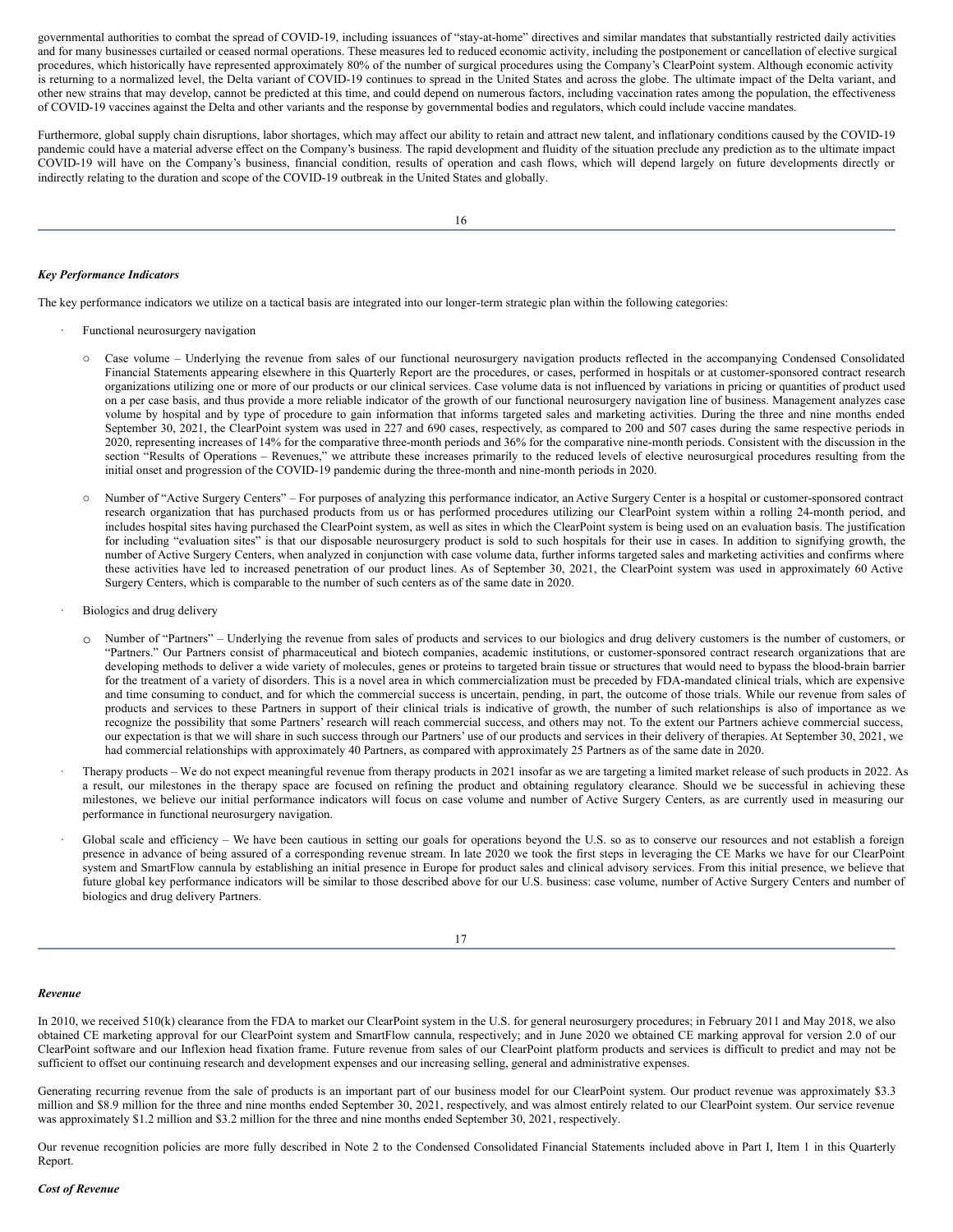Cost of revenue includes the direct costs associated with the assembly and purchase of components for functional neurosurgery navigation products, biologics and drug delivery products, non-neurosurgery therapy products, and ClearPoint capital equipment and software which we have sold, and for which we have recognized the revenue in accordance with our revenue recognition policy. Cost of revenue also includes the allocation of manufacturing overhead costs and depreciation of loaned systems installed under our ClearPoint placement program, as well as provisions for obsolete, impaired, or excess inventory.

### *Research and Development Costs*

Our research and development costs consist primarily of costs associated with the conceptualization, design, testing, and prototyping of our ClearPoint system products and enhancements. Such costs include salaries, travel, and benefits for research and development personnel; materials and laboratory supplies in research and development activities; consultant costs; and licensing costs related to technology not yet commercialized. We anticipate that, over time, our research and development costs may increase as we: (i) continue to develop enhancements to our ClearPoint system and software; and (ii) seek to expand the application of our technological platforms. From our inception through September 30, 2021, we have incurred approximately \$66 million in research and development expenses.

Product development timelines, likelihood of success, and total costs can vary widely by product candidate. There are also risks inherent in the regulatory clearance and approval process. At this time, we are unable to estimate with any certainty the costs that we will incur in our efforts to expand the application of our technological platforms.

### *Sales and Marketing, and General and Administrative Expenses*

Our sales and marketing, and general and administrative expenses consist primarily of salaries, incentive-based compensation, travel and benefits, including related share-based compensation; marketing costs; professional fees, including fees for outside attorneys and accountants; occupancy costs; insurance; and other general and administrative expenses, which include, but are not limited to, corporate licenses, director fees, hiring costs, taxes, postage, office supplies and meeting costs. Our sales and marketing expenses are expected to increase due to costs associated with the commercialization of our ClearPoint system and the increased headcount necessary to support growth in operations.

#### **Critical Accounting Policies**

There have been no significant changes in our critical accounting policies during the three or nine months ended September 30, 2021 as compared to the critical accounting policies described in our 2020 Form 10-K.

#### **Results of Operations**

### *Three Months Ended September 30, 2021 Compared to the Three Months Ended September 30, 2020*

|                                     |         | Three Months Ended September 30, |                      |  |
|-------------------------------------|---------|----------------------------------|----------------------|--|
| (Dollars in thousands)              | 2021    | 2020                             | Percentage<br>Change |  |
| Product revenue                     | 3,338   | 2,371                            | 41%                  |  |
| Service and other revenue           | 1,236   | 1,148                            | 8%                   |  |
| Total revenue                       | 4,574   | 3,519                            | 30%                  |  |
| Cost of revenue                     | 1,486   | 903                              | 65%                  |  |
| Gross profit                        | 3,088   | 2.616                            | 18%                  |  |
| Research and development costs      | 2,630   | 1,143                            | 130%                 |  |
| Sales and marketing expenses        | 1,826   | 1.493                            | 22%                  |  |
| General and administrative expenses | 2,436   | 1,252                            | 95%                  |  |
| Other expense:                      |         |                                  |                      |  |
| Other income (expense), net         | 62      | (11)                             | $NM\%$               |  |
| Interest expense, net               | (238)   | (201)                            | 18%                  |  |
| Net loss                            | (3,980) | (1, 484)                         | 168%                 |  |

NM – The percentage change is not meaningful.

*Revenue.* Total revenue was \$4.6 million for the three months ended September 30, 2021, and \$3.5 million for the three months ended September 30, 2020, which represents an increase of \$1.1 million, or 30%.

Functional neurosurgery navigation and therapy revenue, which primarily consists of disposable product commercial sales related to cases utilizing the ClearPoint system, increased 17% to \$2.2 million for the three months ended September 30, 2021, from \$1.8 million for the same period in 2020. This increase reflects the increase in functional neurosurgery navigation and therapy service revenue and the resumption in the three months ended September 30, 2021, of elective surgical procedures, which were postponed or cancelled during the three months ended September 30, 2020, due to the effects of the COVID-19 pandemic and the contribution of service revenue during the quarter ended September 30, 2021. Although elective surgeries have resumed, we are unable to determine the extent to which such factors as the timing, adoption or viability of such resumption will impact our revenue due to the persistence of the COVID-19 pandemic and our inability to determine the length of time that the COVID-19 pandemic will adversely affect our product revenue. There were no increases in functional neurosurgery product prices during the period between the three months ended September 30, 2021 and the same period in 2020 that would be reasonably expected to affect a typical customer order.

Biologics and drug delivery revenue, which includes sales of disposable products and services related to customer-sponsored clinical trials utilizing our products, increased 39% to \$2.1 million for the three months ended September 30, 2021, from \$1.5 million for the same period in 2020. This increase was due to an increase, during the quarter ended September 30, 2021, relative to the same period in 2020, in biologic and drug delivery product revenue of \$0.7 million as we increased the number of biologic and drug delivery partners and as pre-clinical research and clinical trial investments by our biologics and drug delivery customers resume. This increase notwithstanding, our biologic and drug delivery customers are reestablishing their estimated timelines for initiation or resumption of their clinical trials, however, these timelines have not been finalized, given the uncertainties of when hospitals will be able to resume such clinical trial cases. Accordingly, depending on the length of the COVID-19 pandemic, future biologics and drug delivery revenue could be adversely impacted. There were no increases in biologics and drug delivery product prices during the period between the three months ended September 30, 2021 and the same period in 2020 that would be reasonably expected to affect a typical customer order.

Capital equipment and software revenue, consisting of sales of ClearPoint reusable hardware and software, and of related services, increased 78% to \$0.4 million for the three months ended September 30, 2021, from \$0.2 million for the same period in 2020. Revenue from this product line historically has varied from quarter to quarter, and overall, we believe that hospitals' capital equipment acquisition activities remain at a low level, relative to the acquisition activity prior to the onset in 2020 of the COVID-19 pandemic. There were no increases in capital equipment product prices during the period between the three months ended September 30, 2021 and the same period in 2020 that would be reasonably expected to affect a typical customer order.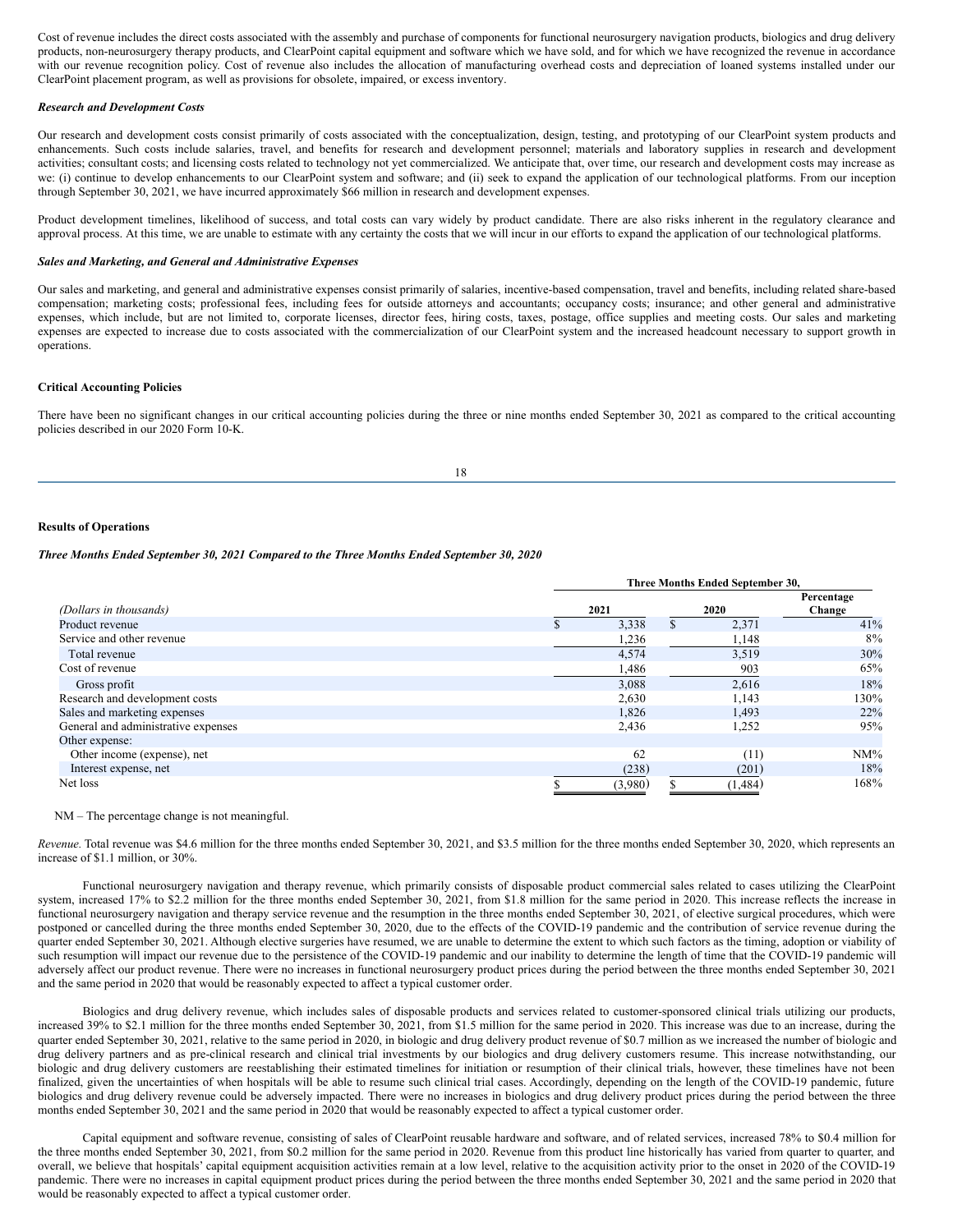*Cost of Revenue and Gross Profit.* Cost of revenue was \$1.5 million, resulting in gross profit of \$3.1 million and gross margin of 68%, for the three months ended September 30, 2021, and was \$0.9 million, resulting in gross profit of \$2.6 million and representing a gross margin of 74%, for the three months ended September 30, 2020. This decrease in gross margin was due primarily to: (a) \$0.1 million in additional excess & obsolete inventory reserve, (b) a decreased contribution, during the three months ended September 30, 2021 as compared to the same period in 2020, from service revenue, which carries a higher gross margin relative to our product lines, and (c) an increase in overhead costs allocated to cost of sales during the three months ended September 30, 2021 as compared to the same period in 2020.

*Research and Development Costs.* Research and development costs were \$2.6 million for the three months ended September 30, 2021, compared to \$1.1 million for the same period in 2020, an increase of \$1.5 million, or 130%. The increase was due primarily to increases in personnel costs of \$0.5 million due to growth in headcount, and product and software development of \$1.0 million, both resulting from our efforts to expand the applications of our technological platforms.

*Sales and Marketing Expenses.* Sales and marketing expenses were \$1.8 million for the three months ended September 30, 2021, compared to \$1.5 million for the same period in 2020, an increase of \$0.3 million, or 22%. This increase was due primarily to increases in personnel costs resulting from increases in headcount, travel expenses, and marketing activities, each such increase amounting to \$0.1 million.

*General and Administrative Expenses*. General and administrative expenses were \$2.4 million for the three months ended September 30, 2021, compared to \$1.3 million for the same period in 2020, an increase of \$1.2 million, or 95%. This increase was due primarily to increases in personnel costs of \$0.3 million, share-based compensation of \$0.3 million, and \$0.5 million attributed to rent, insurance costs, the allowance for doubtful accounts, IT expenses, and professional and consulting fees, each representing an increase of approximately \$0.1 million.

*Interest Expense.* Net interest expense for each of the three months ended September 30, 2021 and 2020 was \$0.2 million, due primarily to an increase in interest expense arising from issuance in December 2020 of the Second Closing Note, which was partially offset by a decrease in interest expense due to the conversion of one of the First Closing Notes. Additional information with respect to the First and Second Closing Notes is in Note 5 to the Condensed Consolidated Financial Statements included elsewhere in this Quarterly Report.

### *Nine Months Ended September 30, 2021 Compared to the Nine Months Ended September 30, 2020*

|                                     | Nine Months Ended September 30, |  |         |                      |  |  |
|-------------------------------------|---------------------------------|--|---------|----------------------|--|--|
| (Dollars in thousands)              | 2021                            |  | 2020    | Percentage<br>Change |  |  |
| Product revenue                     | 8,863                           |  | 6,186   | 43%                  |  |  |
| Service and other revenue           | 3,154                           |  | 2,927   | $8\%$                |  |  |
| Total revenue                       | 12.017                          |  | 9,113   | 32%                  |  |  |
| Cost of revenue                     | 4,015                           |  | 2,636   | 52%                  |  |  |
| Gross profit                        | 8.002                           |  | 6.477   | 24%                  |  |  |
| Research and development costs      | 6,251                           |  | 2,774   | 125%                 |  |  |
| Sales and marketing expenses        | 5,081                           |  | 3,916   | 30%                  |  |  |
| General and administrative expenses | 6,062                           |  | 3,742   | 62%                  |  |  |
| Other expense:                      |                                 |  |         |                      |  |  |
| Other expense, net                  | (60)                            |  | (5)     | $NM\%$               |  |  |
| Interest expense, net               | (809)                           |  | (1,240) | $(35)\%$             |  |  |
| Net loss                            | (10, 261)                       |  | (5,200) | 97%                  |  |  |

NM – The percentage change is not meaningful.

*Revenue.* Total revenue was \$12.0 million for the nine months ended September 30, 2021, and \$9.1 million for the nine months ended September 30, 2020, which represents an increase of \$2.9 million, or 32%.

Functional neurosurgery navigation and therapy revenue, which primarily consists of disposable product commercial sales related to cases utilizing the ClearPoint system, increased 28% to \$5.9 million for the nine months ended September 30, 2021, from \$4.7 million for the same period in 2020. This increase reflects the resumption in the nine months ended September 30, 2021, of elective surgical procedures, which were postponed or cancelled during the nine months ended September 30, 2020, due to the effects of the COVID-19 pandemic. Although elective surgeries have resumed, we are unable to determine the extent to which such factors as the timing, adoption or viability of such resumption will impact our revenue due to the persistence of the COVID-19 pandemic and our inability to determine the length of time that the COVID-19 pandemic will adversely affect our product revenue. There were no increases in functional neurosurgery product prices during the period between the nine months ended September 30, 2021 and the same period in 2020 that would be reasonably expected to affect a typical customer order.

| v  | ۰.     |  |
|----|--------|--|
| ۰. | ٠<br>I |  |

Biologics and drug delivery revenue, which includes sales of disposable products and services related to customer-sponsored clinical trials utilizing our products, increased 39% to \$5.1 million for the nine months ended September 30, 2021, from \$3.7 million for the same period in 2020. This increase was due to an increase, during the nine months ended September 30, 2021, relative to the same period in 2020, in biologic and drug delivery product revenue of \$1.5 million as customer-sponsored pre-clinical research and customer-sponsored clinical trials resumed. This increase notwithstanding, our biologic and drug delivery customers are reestablishing their estimated timelines for initiation or resumption of their clinical trials, however, these timelines have not been finalized, given the uncertainties of when hospitals will be able to resume such clinical trial cases. Accordingly, depending on the length of the COVID-19 pandemic, future biologics and drug delivery revenue could be adversely impacted. There were no increases in biologics and drug delivery product prices during the period between the nine months ended September 30, 2021 and the same period in 2020 that would be reasonably expected to affect a typical customer order.

Capital equipment and software revenue, consisting of sales of ClearPoint reusable hardware and software, and of related services, increased 24% to \$1.0 million for the nine months ended September 30, 2021, from \$0.8 million for the same period in 2020. Revenue from this product line historically has varied from quarter to quarter, and overall, we believe that hospitals' capital equipment acquisition activities remain at a low level, relative to the acquisition activity prior to the onset in 2020 of the COVID-19 pandemic. There were no increases in capital equipment product prices during the period between the nine months ended September 30, 2021 and the same period in 2020 that would be reasonably expected to affect a typical customer order.

*Cost of Revenue and Gross Profit.* Cost of revenue was \$4.0 million, resulting in gross profit of \$8.0 million and gross margin of 67%, for the nine months ended September 30, 2021, and was \$2.6 million, resulting in gross profit of \$6.5 million and representing a gross margin of 71%, for the nine months ended September 30, 2020. This decrease in gross margin was due primarily to an increase in overhead costs allocated to cost of sales during the nine months ended September 30, 2021 as compared to the same period in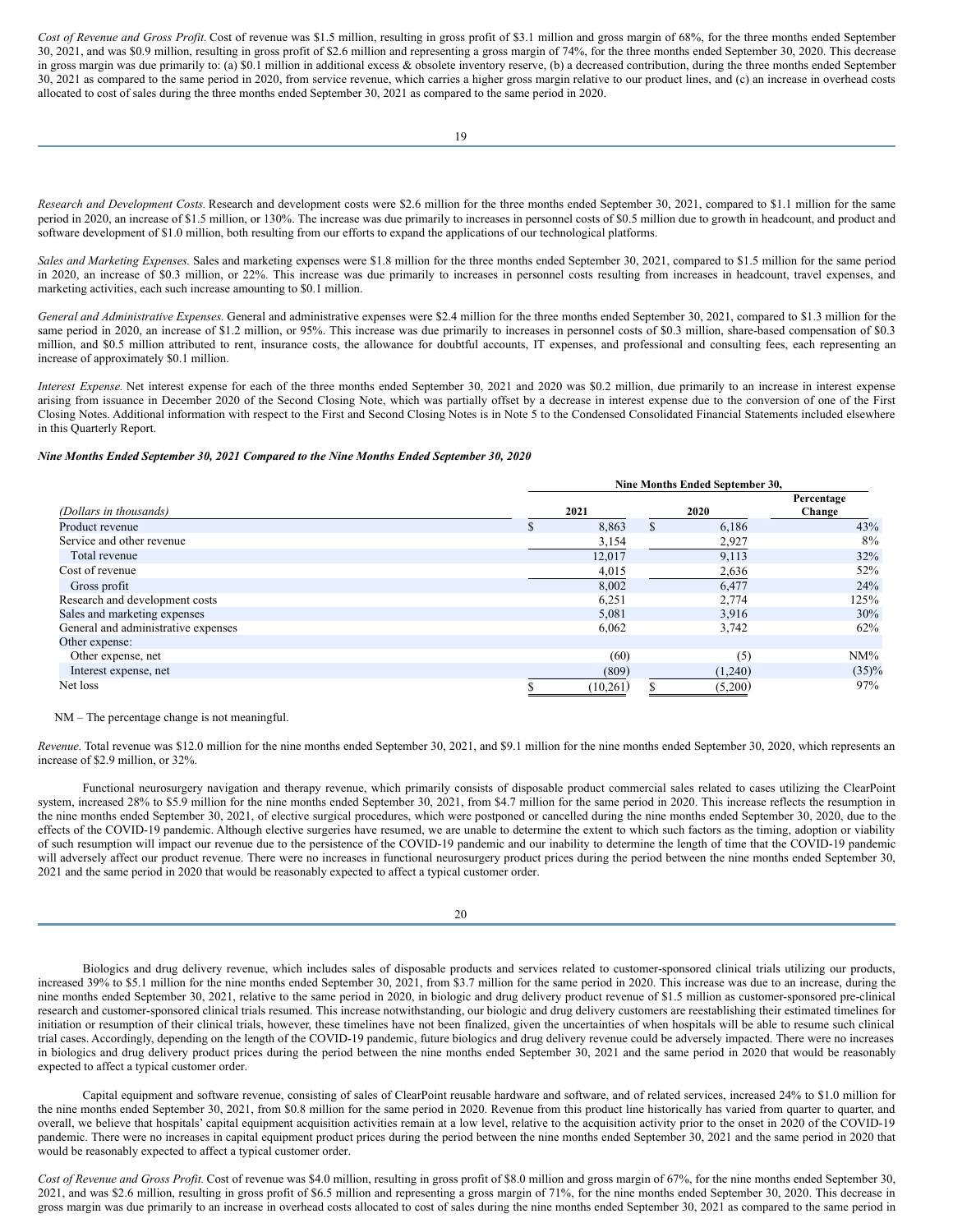2020, which reflects the higher activity level in the 2021 period, relative to the same period in 2020. This was partially offset by an increased contribution of disposable products and service revenues during the nine months ended September 30, 2021 as compared to the same period in 2020, which carry a higher gross margin relative to other revenue lines, and a reduced contribution during the same comparative periods in sales of capital equipment, which carry a lower gross margin relative to other product lines.

*Research and Development Costs.* Research and development costs were \$6.3 million for the nine months ended September 30, 2021, compared to \$2.8 million for the same period in 2020, an increase of \$3.5 million, or 125%. The increase was due primarily to increases in personnel costs of \$1.6 million due to growth in headcount, and product and software development of \$1.8 million, both increases resulting from our efforts to expand the applications of our technological platforms.

*Sales and Marketing Expenses.* Sales and marketing expenses were \$5.1 million for the nine months ended September 30, 2021, compared to \$3.9 million for the same period in 2020, an increase of \$1.2 million, or 30%. This increase was due primarily to increases in personnel costs of \$0.6 million resulting from increases in headcount in our clinical and marketing teams, travel expenses of \$0.2 million due to increased activity, and marketing activities of \$0.2 million.

*General and Administrative Expenses*. General and administrative expenses were \$6.1 million for the nine months ended September 30, 2021, compared to \$3.7 million for the same period in 2020, an increase of \$2.3 million, or 62%. This increase was due primarily to increases in state franchise taxes of \$0.3 million, personnel costs of \$0.3 million, share-based compensation of \$0.4 million, occupancy costs of \$0.3 million, insurance costs of \$0.2 million, the allowance for doubtful accounts of \$0.2 million, and professional fees of \$0.2 million.

*Interest Expense.* Net interest expense for the nine months ended September 30, 2021 was \$0.8 million, compared to \$1.2 million for the same period in 2020. The decrease in interest expense is primarily due to the repayment of the 2010 Secured Notes in the first quarter of 2020 and the conversion of one of the First Closing Notes in the second quarter of 2021. The reduction in interest expense was partially offset by the additional interest expense arising from the issuance in December 2020 of the Second Closing Note. Additional information with respect to the First and Second Closing Notes is in Note 5 to the Condensed Consolidated Financial Statements included elsewhere in this Quarterly Report.

### **Liquidity and Capital Resources**

We have incurred net losses since our inception which has resulted in a cumulative deficit at September 30, 2021 of approximately \$130 million. In addition, our use of cash from operations amounted to \$9.1 million for the nine months ended September 30, 2021 and \$7.8 million for the year ended December 31, 2020. Since inception, we have financed our operations principally from the sale of equity securities, the issuance of notes payable, product and service contracts and license arrangements.

In January 2020, we entered into the SPA with the 2020 Convertible Noteholders under which we issued the First Closing Notes having an aggregate principal amount of \$17.5 million, resulting in proceeds, net of financing costs and a commitment fee paid to one of the 2020 Convertible Noteholders, of approximately \$16.8 million. From the net proceeds received from the issuance of the First Closing Notes, which have a five-year term, we repaid and retired the 2010 Secured Notes that otherwise would have matured in October and November 2020.

The SPA also gave us the right, but not the obligation, to request one of the 2020 Convertible Noteholders to purchase an additional \$5.0 million in principal amount of the Second Closing Note. On December 29, 2020, under the terms of the Amendment to the SPA which, among other provisions, increased the principal amount of the Second Closing Note, we issued the Second Closing Note to the 2020 Convertible Noteholder in the principal amount of \$7.5 million.

See Note 5 for additional information with respect to the 2020 Secured Notes.

In April 2020, we received \$0.9 million in proceeds under the terms of the PPP Loan. In November 2020, we were notified by the U.S. Small Business Administration that the loan had been forgiven under the provisions of the CARES Act.

As discussed in Note 7, on February 23, 2021, we completed a public offering of 2,127,660 shares of our common stock. Net proceeds from the offering were approximately \$46.8 million after deducting the underwriting discounts and commissions and other estimated offering expenses payable by us.

Based on the foregoing, in management's opinion, cash and cash equivalent balances at September 30, 2021, are sufficient to support our operations and meet our obligations for at least the next twelve months.

# **Cash Flows**

Cash activity for the nine months ended September 30, 2021 and 2020 is summarized as follows:

|                                         | <b>Nine Months Ended</b><br>September 30, |         |
|-----------------------------------------|-------------------------------------------|---------|
| (in thousands)                          | 2021                                      | 2020    |
| Cash used in operating activities       | (9,145)                                   | (5,406) |
| Cash used in investing activities       | (130)                                     | (441)   |
| Cash provided by financing activities   | 46,827                                    | 14.816  |
| Net change in cash and cash equivalents | 37,552                                    | 8,969   |

*Net Cash Flows from Operating Activities.* We used \$9.1 million and \$5.4 million of cash for operating activities during the nine months ended September 30, 2021 and 2020, respectively.

During the nine months ended September 30, 2021, uses of cash in operating activities primarily consisted of: (i) our \$10.3 million net loss; (ii) increases in accounts receivable of \$0.8 million, inventory of \$0.7 million, and prepaid expenses and other current assets of \$0.6 million; and (iii) decreases in lease liabilities of \$0.3 million. These uses were partially offset by: (a) an increase in accounts payable and accrued expenses of \$1.4 million; and (b) net non-cash expenses included in our net loss aggregating \$2.2 million and consisting primarily of changes in the allowance for doubtful accounts, depreciation and amortization, share-based compensation, payment-in-kind interest and amortization of debt issuance costs, original issue discounts on debt and lease rights-of-use, net of accretion in lease liabilities.

During the nine months ended September 30, 2020, uses of cash in operating activities primarily consisted of: (i) our \$5.2 million net loss; (ii) increases in accounts receivable of \$0.4 million, inventory of \$0.3 million, and prepaid expenses and other current assets of \$0.1 million; and (iii) decreases in accrued interest of \$1.0 million, lease liabilities of \$0.07 million, and deferred revenue of \$0.3 million. These uses were partially offset by: (a) a decrease in other assets of \$0.06 million; (b) an increase in accounts payable and accrued expenses of \$0.06 million; and (c) net non-cash expenses included in our net loss aggregating \$1.9 million and consisting primarily of depreciation and amortization, share-based compensation, and amortization of debt issuance costs, original issue discounts on debt and lease rights-of-use, net of accretion in lease liabilities.

*Net Cash Flows from Investing Activities.* Net cash flows used in investing activities for the nine months ended September 30, 2021 were \$0.1 million and consisted of equipment acquisitions.

## $21$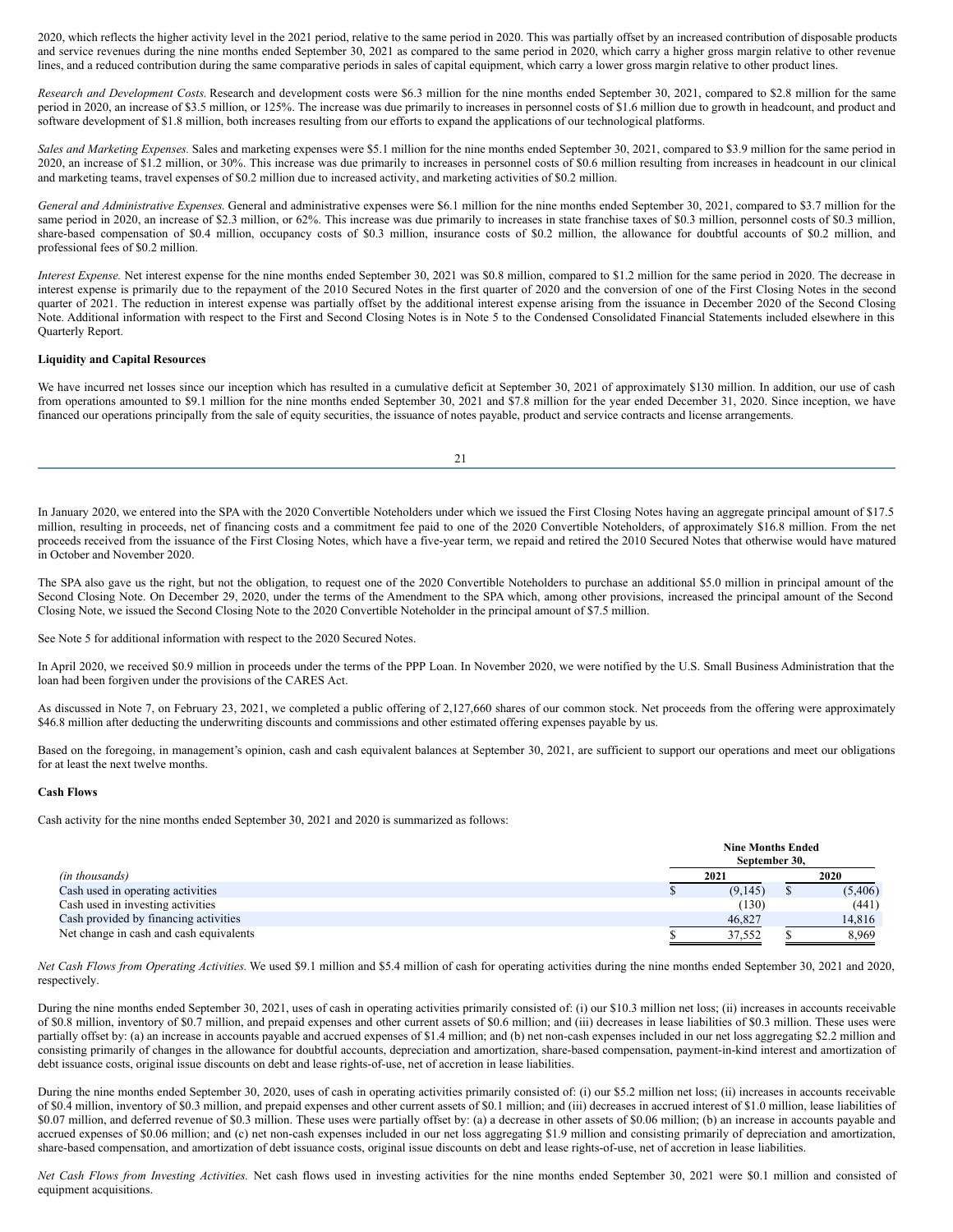$22$ 

*Net Cash Flows from Financing Activities.* Net cash flows from financing activities for the nine months ended September 30, 2021, consisted of: (a) the proceeds, net offering costs, of \$46.8 million received from the public offering of our common stock; and (b) proceeds from the exercise of common stock options and warrants aggregating \$0.6 million, which were partially offset by tax payments of \$0.5 million related to shares withheld in connection with vesting of restricted stock awards.

Net cash flows from financing activities for the nine months ended September 30, 2020 consisted of the proceeds, net financing costs and discount paid as of that date, of \$16.8 million received from the issuance of the 2020 Secured Notes, and the proceeds of \$0.9 million from the PPP Loan. The proceeds from these activities were partially offset by the repayment of the 2010 Secured Notes amounting to \$2.8 million. The 2020 Secured Notes, the PPP Loan and the repayment of the 2010 Secured Notes are described in Note 5 to the Condensed Consolidated Financial Statements included elsewhere in this Quarterly Report.

### **Operating Capital and Capital Expenditure Requirements**

To date, we have not achieved profitability. We could continue to incur net losses as we continue our efforts to expand the commercialization of our ClearPoint system products and pursue additional applications for our technology platforms. Our cash balances are primarily held in a variety of demand accounts with a view to liquidity and capital preservation.

Because of the numerous risks and uncertainties associated with the development and commercialization of medical devices, we are unable to estimate the exact amounts of capital outlays and operating expenditures necessary to successfully commercialize our ClearPoint system products and pursue additional applications for our technology platforms. Our future capital requirements will depend on many factors, including, but not limited to, the following:

- the ultimate duration and impact of the COVID-19 pandemic;
- the timing of broader market acceptance and adoption of our ClearPoint system products;
- the scope, rate of progress and cost of our ongoing product development activities relating to our ClearPoint system;
- the cost and timing of expanding our sales, clinical support, marketing and distribution capabilities, and other corporate infrastructure;
- the cost and timing of establishing inventories at levels sufficient to support our sales;
- the effect of competing technological and market developments;
- the cost of pursuing additional applications of our technology platforms under current collaborative arrangements, and the terms and timing of any future collaborative, licensing or other arrangements that we may establish;
- the cost and timing of any clinical trials;
- the cost and timing of regulatory filings, clearances and approvals; and
- the cost of filing, prosecuting, defending and enforcing any patent claims and other intellectual property rights.

### **Off-Balance Sheet Arrangements**

We are not a party to any off-balance sheet arrangements that have, or are reasonably likely to have, a material current or future effect on our financial condition, revenue or expenses, results of operations, liquidity, capital expenditures or capital resources.

#### 23

### **ITEM 3. QUANTITATIVE AND QUALITATIVE DISCLOSURES ABOUT MARKET RISK.**

### **Interest Rate Risk**

Our exposure to market risk is limited primarily to interest income and expense sensitivity, which is affected by changes in the general level of U.S. interest rates.

Our investments are in short-term bank deposits and institutional money market funds. The primary objective of our investment activities is to preserve principal while at the same time maximizing income we receive without significantly increasing risk. Due to the nature of our short-term investments, we believe that we are not subject to any material market risk exposure.

At September 30, 2021, we had \$10.0 million of principal outstanding under the First Closing Note, which is subject to interest rate fluctuations. A one-percent increase in onemonth LIBOR would result in no net increase in interest expense on an annualized basis due to the fact that the First Closing Note is subject to a LIBOR floor of 2.00% and one-month LIBOR was below the floor as of September 30, 2021. Information with respect to the First Closing Note may be found in Note 5 to the condensed consolidated financial statements included elsewhere in this Quarterly Report.

#### **Foreign Currency Risk**

To date, we have not recorded a significant amount of sales in currencies other than U.S. dollars, and have only limited business transactions in foreign currencies. We do not currently engage in hedging or similar transactions to reduce our foreign currency risks, which at present, are not material. We believe we have no material exposure to risk from changes in foreign currency exchange rates at this time. We will continue to monitor and evaluate our internal processes relating to foreign currency exchange, including the potential use of hedging strategies.

# **ITEM 4. CONTROLS AND PROCEDURES.**

### **Disclosure Controls and Procedures**

We have established disclosure controls and procedures, as such term is defined in Rule 13a-15(e) under the Securities Exchange Act of 1934 (the "Exchange Act"). Our disclosure controls and procedures are designed to ensure that material information relating to us is made known to our principal executive officer and principal financial officer by others within our organization. Under the supervision and with the participation of our management, including our principal executive officer and principal financial officer, we conducted an evaluation of the effectiveness of our disclosure controls and procedures as of September 30, 2021 to ensure that the information required to be disclosed by us in the reports that we file or submit under the Exchange Act is recorded, processed, summarized, and reported within the time periods specified in the SEC's rules and forms. Disclosure controls and procedures include, without limitation, controls and procedures designed to ensure that information required to be disclosed by us in the reports that we file or submit under the Exchange Act is accumulated and communicated to our management, including our principal executive officer and principal financial officer as appropriate, to allow timely decisions regarding required disclosure. Based on this evaluation, our principal executive officer and principal financial officer concluded that our disclosure controls and procedures were effective as of September 30, 2021.

# **Changes in Internal Control Over Financial Reporting**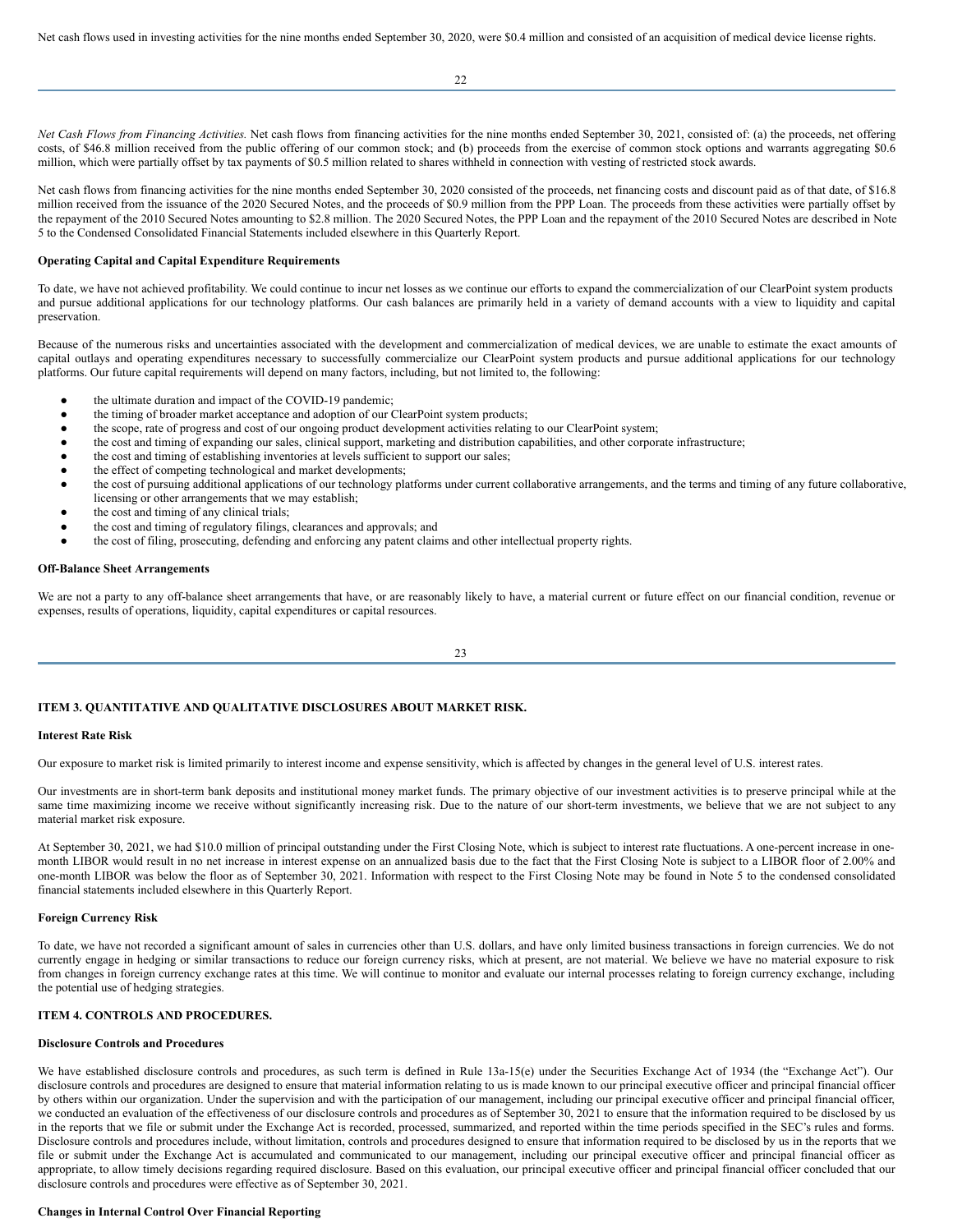During the quarter ended September 30, 2021, there were no changes in our internal control over financial reporting that materially affected, or that are reasonably likely to materially affect, our internal control over financial reporting.

24

# **PART II – OTHER INFORMATION ITEM 1. LEGAL PROCEEDINGS.** None. **ITEM 1A. RISK FACTORS.** There have been no material changes to the risk factors disclosed in our 2020 Form 10-K. **ITEM 2. UNREGISTERED SALES OF EQUITY SECURITIES AND USE OF PROCEEDS.** None. **ITEM 3. DEFAULTS UPON SENIOR SECURITIES.** None. **ITEM 4. MINE SAFETY DISCLOSURES.** None. **ITEM 5. OTHER INFORMATION.** None. 25

# **ITEM 6. EXHIBITS.**

The exhibits listed below are filed, furnished, or incorporated by reference as part of this Quarterly Report.

| Exhibit<br>Number   | <b>Exhibit Description</b>                                                                                                                                                                                        |
|---------------------|-------------------------------------------------------------------------------------------------------------------------------------------------------------------------------------------------------------------|
| $31.1*$             | Certification of Chief Executive Officer Pursuant to Rule 13a-14(a) Under the Securities Exchange Act of 1934                                                                                                     |
| $31.2*$             | Certification of Chief Financial Officer Pursuant to Rule 13a-14(a) Under the Securities Exchange Act of 1934                                                                                                     |
| $32+$               | Certification of Chief Executive Officer and Chief Financial Officer Pursuant to Rule 13a-14(b) under the Securities Exchange Act of 1934 and Section 1350 of<br>Chapter 60 of Title 18 of the United States Code |
| $101$ . INS*        | <b>XBRL</b> Instance                                                                                                                                                                                              |
| $101.SCH*$          | <b>XBRL Taxonomy Extension Schema</b>                                                                                                                                                                             |
| $101.CAL*$          | <b>XBRL Taxonomy Extension Calculation</b>                                                                                                                                                                        |
| $101.DEF*$          | <b>XBRL Taxonomy Extension Definition</b>                                                                                                                                                                         |
| $101.LAB*$          | <b>XBRL Taxonomy Extension Labels</b>                                                                                                                                                                             |
| 101.PRE*            | <b>XBRL Taxonomy Extension Presentation</b>                                                                                                                                                                       |
| 104                 | Cover Page Interactive Data File (formatted as Inline XBRL and contained in Exhibit 101)                                                                                                                          |
| *<br>Filed herewith |                                                                                                                                                                                                                   |

This certification is being furnished solely to accompany this Quarterly Report pursuant to 18 U.S.C. Section 1350, and it is not being filed for purposes of Section 18 of the Securities Exchange Act of 1934 and is not to be incorporated by reference into any filing of the Company, whether made before or after the date hereof, regardless of any general incorporation language in such filing.

26

# **SIGNATURES**

Pursuant to the requirements of the Securities Exchange Act of 1934, the registrant has duly caused this report to be signed on its behalf by the undersigned thereunto duly authorized.

Date: November 9, 2021

CLEARPOINT NEURO, INC.

By: /s/ Joseph M. Burnett Joseph M. Burnett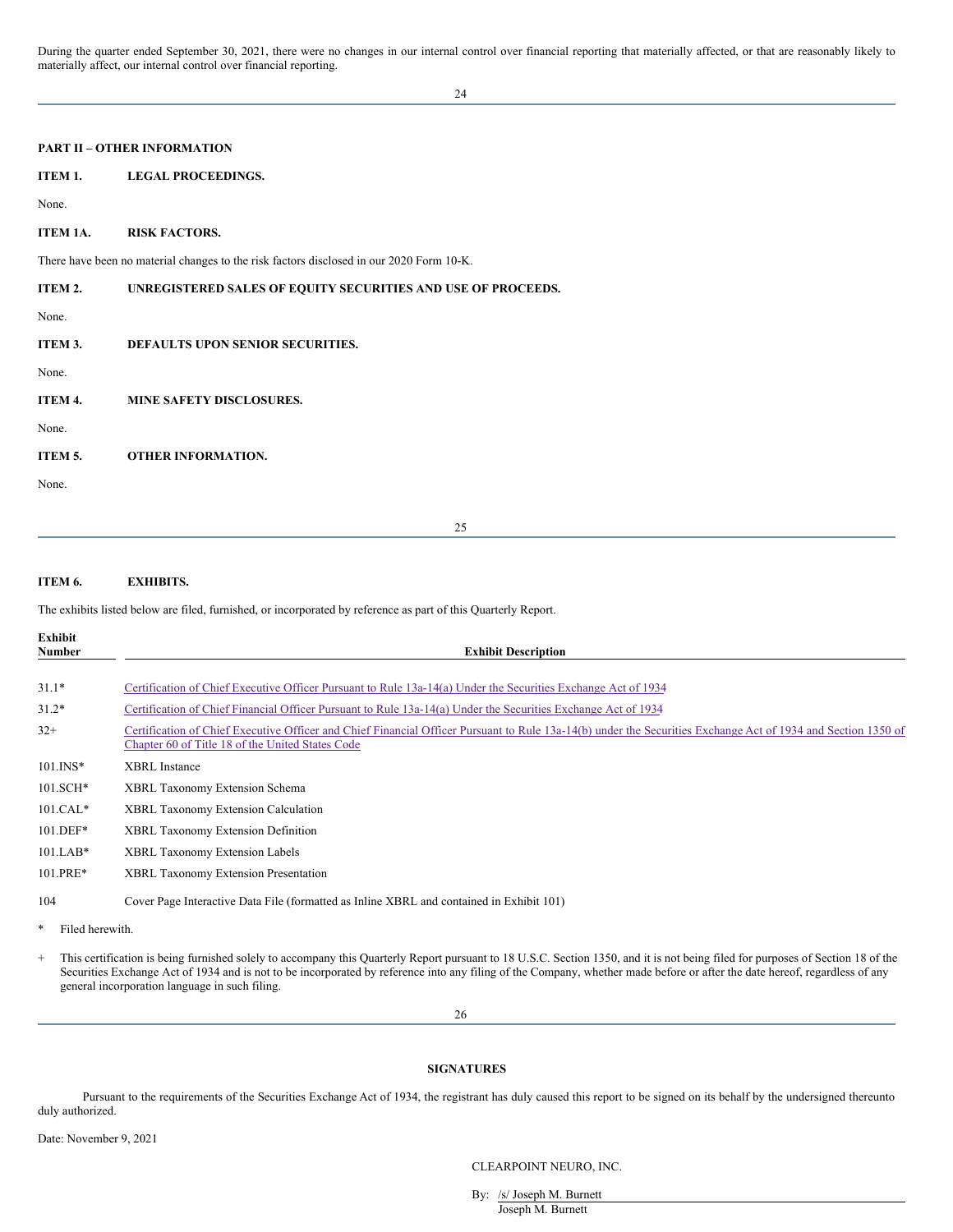*Chief Executive Of icer (Principal Executive Of icer)*

By: /s/ Danilo D'Alessandro Danilo D'Alessandro *Chief Financial Of icer (Principal Financial Of icer and Principal Accounting Of icer)*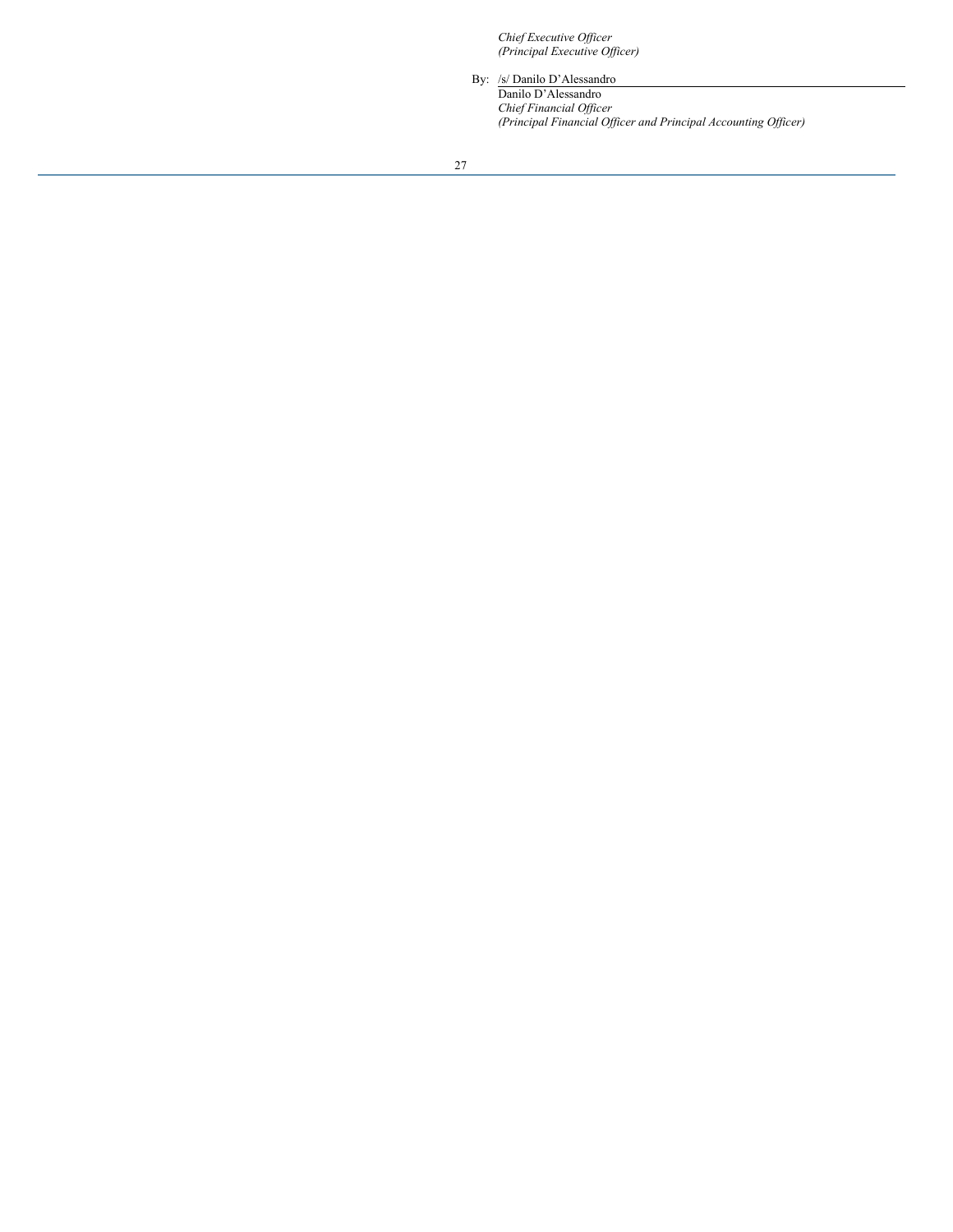### **CERTIFICATION OF CHIEF EXECUTIVE OFFICER PURSUANT TO RULE 13a-14(a) UNDER THE SECURITIES EXCHANGE ACT OF 1934**

<span id="page-19-0"></span>I, Joseph M. Burnett, certify that:

- 1. I have reviewed this quarterly report on Form 10-Q for the quarter ended September 30, 2021, of ClearPoint Neuro, Inc.;
- 2. Based on my knowledge, this report does not contain any untrue statement of a material fact or omit to state a material fact necessary to make the statements made, in light of the circumstances under which such statements were made, not misleading with respect to the period covered by this report;
- 3. Based on my knowledge, the financial statements, and other financial information included in this report, fairly present in all material respects the financial condition, results of operations and cash flows of the registrant as of, and for, the periods presented in this report;
- 4. The registrant's other certifying officer(s) and I are responsible for establishing and maintaining disclosure controls and procedures (as defined in Exchange Act Rules 13a-15(e) and 15d-15(e)) and internal control over financial reporting (as defined in Exchange Act Rules 13a-15(f) and 15d-15(f)) for the registrant and have:
	- (a) designed such disclosure controls and procedures, or caused such disclosure controls and procedures to be designed under our supervision, to ensure that material information relating to the registrant, including its consolidated subsidiaries, is made known to us by others within those entities, particularly during the period in which this report is being prepared;
	- (b) designed such internal control over financial reporting, or caused such internal control over financial reporting to be designed under our supervision, to provide reasonable assurance regarding the reliability of financial reporting and the preparation of financial statements for external purposes in accordance with generally accepted accounting principles;
	- (c) evaluated the effectiveness of the registrant's disclosure controls and procedures and presented in this report our conclusions about the effectiveness of the disclosure controls and procedures, as of the end of the period covered by this report based on such evaluation; and
	- (d) disclosed in this report any change in the registrant's internal control over financial reporting that occurred during the registrant's most recent fiscal quarter (the registrant's fourth fiscal quarter in the case of an annual report) that has materially affected, or is reasonably likely to materially affect, the registrant's internal control over financial reporting; and
- 5. The registrant's other certifying officer(s) and I have disclosed, based on our most recent evaluation of internal control over financial reporting, to the registrant's auditors and the audit committee of the registrant's board of directors (or persons performing the equivalent functions):
	- (a) all significant deficiencies and material weaknesses in the design or operation of internal control over financial reporting which are reasonably likely to adversely affect the registrant's ability to record, process, summarize and report financial information; and
	- (b) any fraud, whether or not material, that involves management or other employees who have a significant role in the registrant's internal control over financial reporting.

Date: November 9, 2021 /s/ Joseph M. Burnett

Joseph M. Burnett Chief Executive Officer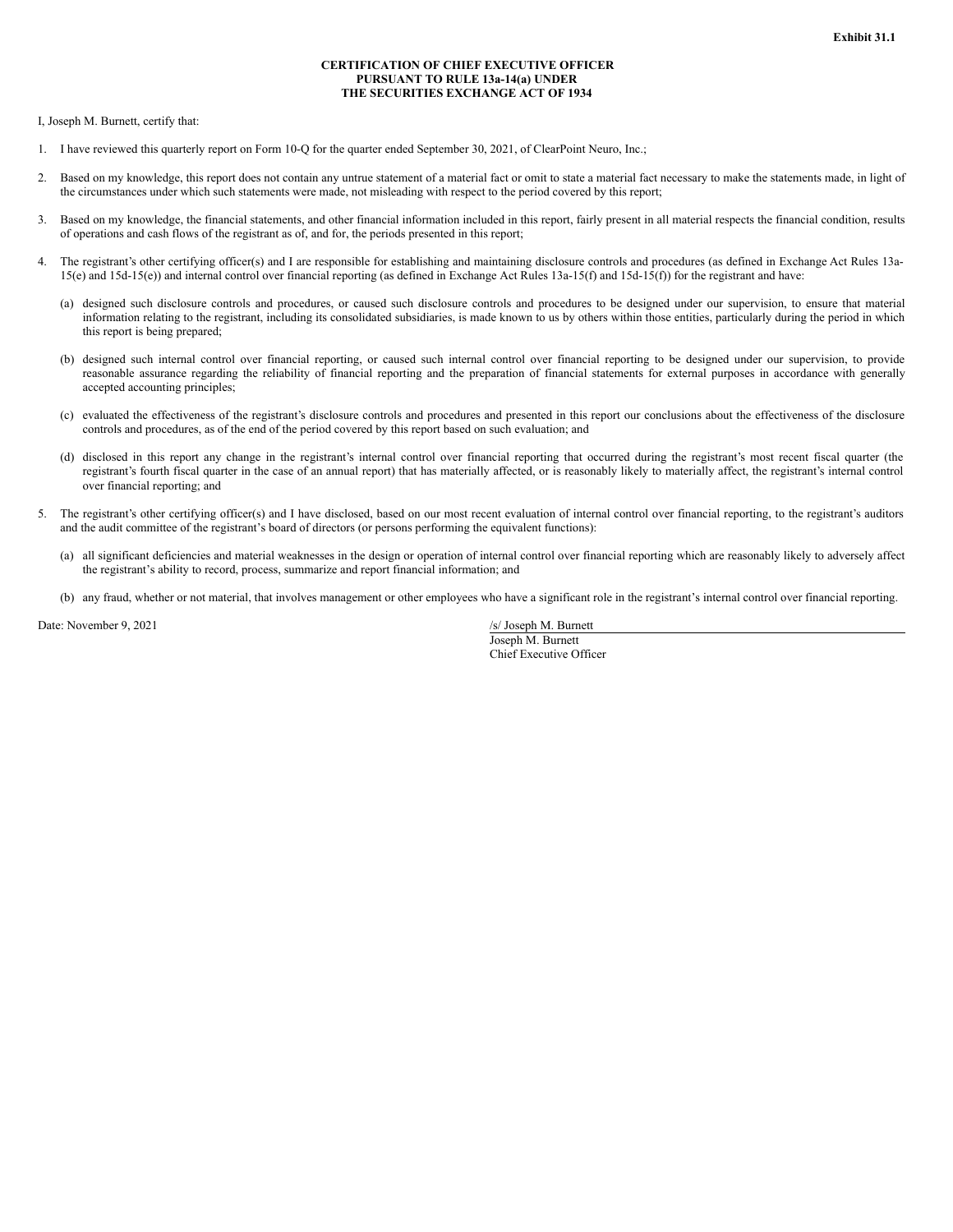### **CERTIFICATION OF CHIEF FINANCIAL OFFICER PURSUANT TO RULE 13a-14(a) UNDER THE SECURITIES EXCHANGE ACT OF 1934**

<span id="page-20-0"></span>I, Danilo D'Alessandro, certify that:

- 1. I have reviewed this quarterly report on Form 10-Q for the quarter ended September 30, 2021, of ClearPoint Neuro, Inc.;
- 2. Based on my knowledge, this report does not contain any untrue statement of a material fact or omit to state a material fact necessary to make the statements made, in light of the circumstances under which such statements were made, not misleading with respect to the period covered by this report;
- 3. Based on my knowledge, the financial statements, and other financial information included in this report, fairly present in all material respects the financial condition, results of operations and cash flows of the registrant as of, and for, the periods presented in this report;
- 4. The registrant's other certifying officer(s) and I are responsible for establishing and maintaining disclosure controls and procedures (as defined in Exchange Act Rules 13a-15(e) and 15d-15(e)) and internal control over financial reporting (as defined in Exchange Act Rules 13a-15(f) and 15d-15(f)) for the registrant and have:
	- (a) designed such disclosure controls and procedures, or caused such disclosure controls and procedures to be designed under our supervision, to ensure that material information relating to the registrant, including its consolidated subsidiaries, is made known to us by others within those entities, particularly during the period in which this report is being prepared;
	- (b) designed such internal control over financial reporting, or caused such internal control over financial reporting to be designed under our supervision, to provide reasonable assurance regarding the reliability of financial reporting and the preparation of financial statements for external purposes in accordance with generally accepted accounting principles;
	- (c) evaluated the effectiveness of the registrant's disclosure controls and procedures and presented in this report our conclusions about the effectiveness of the disclosure controls and procedures, as of the end of the period covered by this report based on such evaluation; and
	- (d) disclosed in this report any change in the registrant's internal control over financial reporting that occurred during the registrant's most recent fiscal quarter (the registrant's fourth fiscal quarter in the case of an annual report) that has materially affected, or is reasonably likely to materially affect, the registrant's internal control over financial reporting; and
- 5. The registrant's other certifying officer(s) and I have disclosed, based on our most recent evaluation of internal control over financial reporting, to the registrant's auditors and the audit committee of the registrant's board of directors (or persons performing the equivalent functions):
	- (a) all significant deficiencies and material weaknesses in the design or operation of internal control over financial reporting which are reasonably likely to adversely affect the registrant's ability to record, process, summarize and report financial information; and
	- (b) any fraud, whether or not material, that involves management or other employees who have a significant role in the registrant's internal control over financial reporting.

Date: November 9, 2021 /s/ Danilo D'Alessandro Danilo D'Alessandro Chief Financial Officer